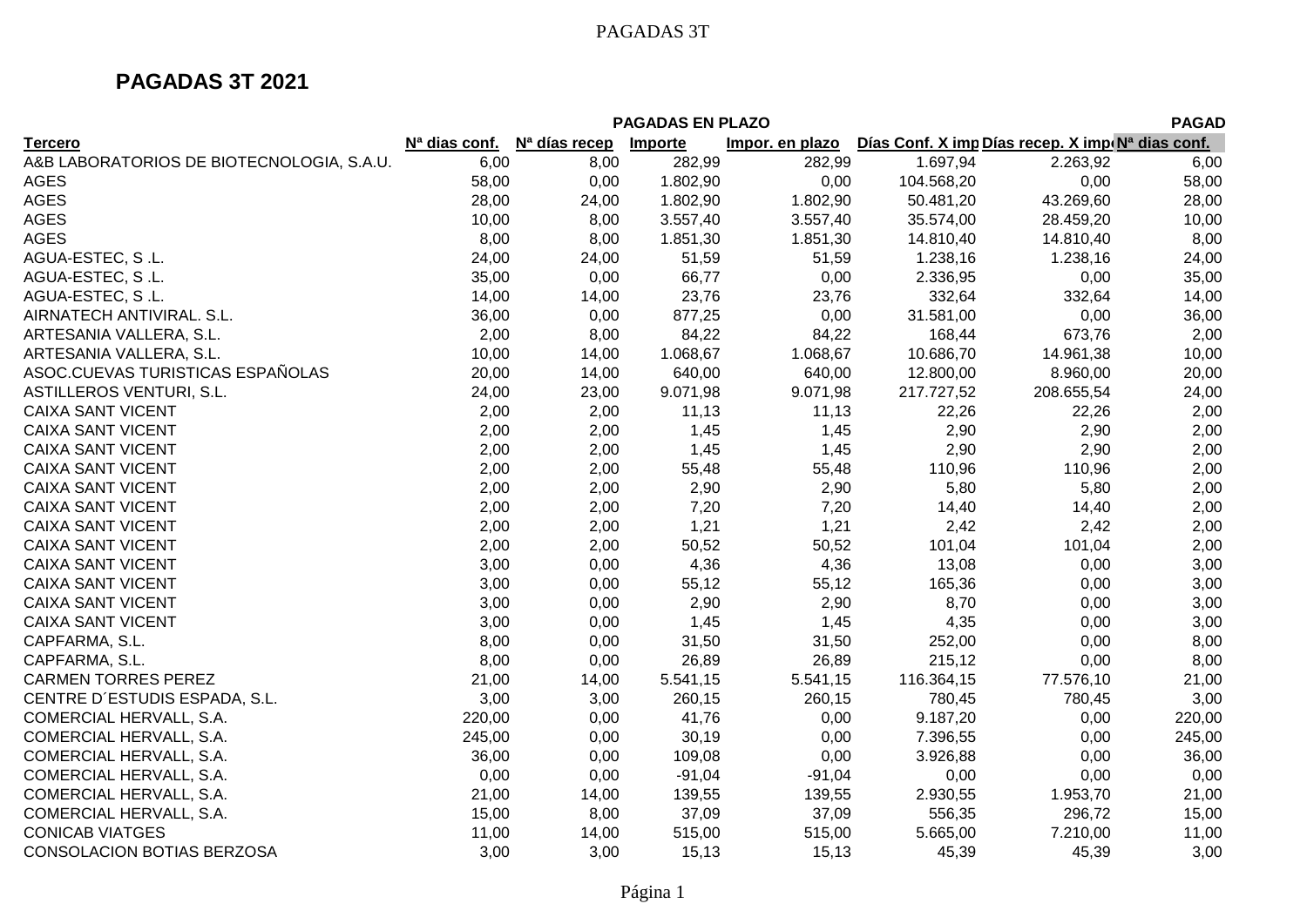|                                            |       |       | PAGADAS 3T |          |              |           |       |
|--------------------------------------------|-------|-------|------------|----------|--------------|-----------|-------|
| CONSOLACION BOTIAS BERZOSA                 | 6,00  | 8,00  | 141,44     | 141,44   | 848,64       | 1.131,52  | 6,00  |
| CONSTRUMAT VALL DE UXO, S.L.               | 6,00  | 8,00  | 2,52       | 2,52     | 15,12        | 20,16     | 6,00  |
| CONSTRUMAT VALL DE UXO, S.L.               | 9,00  | 9,00  | 64,57      | 64,57    | 581,13       | 581,13    | 9,00  |
| COOPERATIVA SAN ISIDRO                     | 8,00  | 0,00  | 79,95      | 79,95    | 639,60       | 0,00      | 8,00  |
| DGO MEDIA, C.B.                            | 36,00 | 0,00  | 36,30      | 0,00     | 1.306,80     | 0,00      | 36,00 |
| DGO MEDIA, C.B.                            | 36,00 | 0,00  | 43,56      | 0,00     | 1.568,16     | 0,00      | 36,00 |
| DGO MEDIA, C.B.                            | 4,00  | 9,00  | 171,82     | 171,82   | 687,28       | 1.546,38  | 4,00  |
| DGO MEDIA, C.B.                            | 10,00 | 14,00 | 60,50      | 60,50    | 605,00       | 847,00    | 10,00 |
| DGO MEDIA, C.B.                            | 1,00  | 8,00  | 171,82     | 171,82   | 171,82       | 1.374,56  | 1,00  |
| DISTRIBUCION DE CARBURANTES GONZALEZ, S.L. | 1,00  | 3,00  | 20,00      | 20,00    | 20,00        | 60,00     | 1,00  |
| DRM GOMEZ, S.L.                            | 6,00  | 8,00  | 109,77     | 109,77   | 658,62       | 878,16    | 6,00  |
| DRM GOMEZ, S.L.                            | 6,00  | 8,00  | 42,99      | 42,99    | 257,94       | 343,92    | 6,00  |
| DRM GOMEZ, S.L.                            | 11,00 | 0,00  | 109,77     | 109,77   | 1.207,47     | 0,00      | 11,00 |
| DRM GOMEZ, S.L.                            | 11,00 | 0,00  | 892,74     | 892,74   | 9.820,14     | 0,00      | 11,00 |
| <b>ELECOSYSTEMS</b>                        | 5,00  | 5,00  | 100,00     | 100,00   | 500,00       | 500,00    | 5,00  |
| ENIGMA IMPORT RECORDS                      | 6,00  | 5,00  | 242,00     | 242,00   | 1.452,00     | 1.210,00  | 6,00  |
| <b>ENERGIAS XILXES, S.L.</b>               | 1,00  | 1,00  | 2.692,14   | 2.692,14 | 2.692,14     | 2.692,14  | 1,00  |
| EVEXIA INSTALACIONES Y SERVICIOS, S.L.     | 2,00  | 8,00  | 39,93      | 39,93    | 79,86        | 319,44    | 2,00  |
| EVEXIA INSTALACIONES Y SERVICIOS, S.L.     | 4,00  | 9,00  | 29,04      | 29,04    | 116,16       | 261,36    | 4,00  |
| EVEXIA INSTALACIONES Y SERVICIOS, S.L.     | 4,00  | 9,00  | 29,04      | 29,04    | 116,16       | 261,36    | 4,00  |
| <b>FACSA</b>                               | 6,00  | 6,00  | 18,62      | 18,62    | 111,72       | 111,72    | 6,00  |
| FARMACIA JOSE BOVAIRA                      | 8,00  | 0,00  | 84,13      | 84,13    | 673,04       | 0,00      | 8,00  |
| FERRETERIA Y SONIDO DIAZ, S.L.             | 8,00  | 8,00  | 27,90      | 27,90    | 223,20       | 223,20    | 8,00  |
| FERRETERIA Y SONIDO DIAZ, S.L.             | 6,00  | 8,00  | 6,00       | 6,00     | 36,00        | 48,00     | 6,00  |
| FERRETERIA Y SONIDO DIAZ, S.L.             | 14,00 | 14,00 | 8,95       | 8,95     | 125,30       | 125,30    | 14,00 |
| FERRETERIA Y SONIDO DIAZ, S.L.             | 10,00 | 14,00 | 30,95      | 30,95    | 309,50       | 433,30    | 10,00 |
| FONTANERIA COROGAL, S.L.                   | 21,00 | 14,00 | 328,96     | 328,96   | 6.908,16     | 4.605,44  | 21,00 |
| GAMACOLOR 2000, S.L.                       | 15,00 | 8,00  | 110,80     | 110,80   | 1.662,00     | 886,40    | 15,00 |
| GARCIA-MARIN CONSULTORES, S.L.             | 3,00  | 0,00  | 36,30      | 36,30    | 108,90       | 0,00      | 3,00  |
| GAS NATURAL COMERCIALIZADORA, S.A.         | 21,00 | 21,00 | 2.206,66   | 2.206,66 | 46.339,86    | 46.339,86 | 21,00 |
| GESTION Y RECICLAJE LA PLANA, S.L.         | 15,00 | 8,00  | 78,54      | 78,54    | 1.178,10     | 628,32    | 15,00 |
| <b>GRANT THORNTON</b>                      | 22,00 | 22,00 | 3.932,50   | 3.932,50 | 86.515,00    | 86.515,00 | 22,00 |
| <b>GORELEC</b>                             | 79,00 | 0,00  | $-200,01$  | 0,00     | $-15.800,79$ | 0,00      | 79,00 |
| <b>GORELEC</b>                             | 51,00 | 0,00  | 51,93      | 0,00     | 2.648,43     | 0,00      | 51,00 |
| <b>GORELEC</b>                             | 11,00 | 0,00  | 456,17     | 456,17   | 5.017,87     | 0,00      | 11,00 |
| <b>GORELEC</b>                             | 15,00 | 8,00  | 35,72      | 35,72    | 535,80       | 285,76    | 15,00 |
| IBERDROLA CLIENTES, S.A.U.                 | 6,00  | 6,00  | 5,23       | 5,23     | 31,38        | 31,38     | 6,00  |
| IBERDROLA CLIENTES, S.A.U.                 | 6,00  | 6,00  | 6,67       | 6,67     | 40,02        | 40,02     | 6,00  |
| <b>IMESAPI</b>                             | 1,00  | 1,00  | 1.512,20   | 1.512,20 | 1.512,20     | 1.512,20  | 1,00  |
| <b>IMESAPI</b>                             | 1,00  | 1,00  | 268,73     | 268,73   | 268,73       | 268,73    | 1,00  |
| <b>IMESAPI</b>                             | 43,00 | 0,00  | 1.512,20   | 0,00     | 65.024,60    | 0,00      | 43,00 |
| <b>IMESAPI</b>                             | 43,00 | 0,00  | 1.512,20   | 0,00     | 65.024,60    | 0,00      | 43,00 |
| <b>IMESAPI</b>                             | 43,00 | 0,00  | 1.512,20   | 0,00     | 65.024,60    | 0,00      | 43,00 |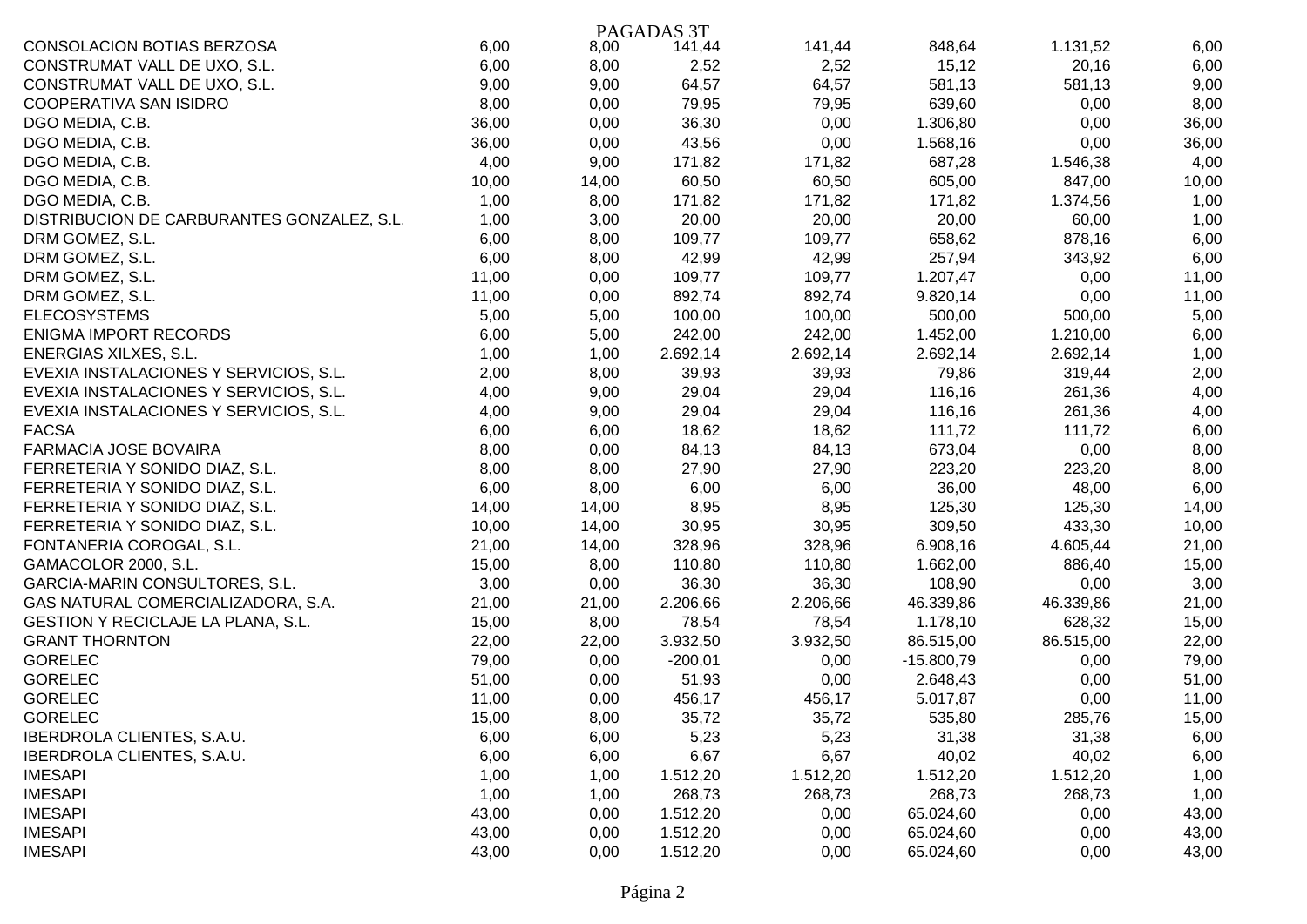|                             |       |       | PAGADAS 3T |           |             |             |       |
|-----------------------------|-------|-------|------------|-----------|-------------|-------------|-------|
| <b>IMESAPI</b>              | 29,00 | 8,00  | 936,83     | 936,83    | 27.168,07   | 7.494,64    | 29,00 |
| <b>IMESAPI</b>              | 29,00 | 8,00  | 694,83     | 694,83    | 20.150,07   | 5.558,64    | 29,00 |
| <b>IMESAPI</b>              | 43,00 | 0,00  | 859,46     | 0,00      | 36.956,78   | 0,00        | 43,00 |
| <b>IMESAPI</b>              | 43,00 | 0,00  | 1.512,20   | 0,00      | 65.024,60   | 0,00        | 43,00 |
| <b>INV PROTECCION</b>       | 50,00 | 0,00  | 343,04     | 0,00      | 17.152,00   | 0,00        | 50,00 |
| <b>JOSE MILAN GOMEZ</b>     | 28,00 | 30,00 | 113,26     | 113,26    | 3.171,28    | 3.397,80    | 28,00 |
| LABERIT SISTEMAS, S.L.      | 15,00 | 8,00  | 338,80     | 338,80    | 5.082,00    | 2.710,40    | 15,00 |
| LABERIT SISTEMAS, S.L.      | 10,00 | 8,00  | 338,80     | 338,80    | 3.388,00    | 2.710,40    | 10,00 |
| LABERIT SISTEMAS, S.L.      | 12,00 | 8,00  | 338,80     | 338,80    | 4.065,60    | 2.710,40    | 12,00 |
| <b>LAURA USO SILVESTRE</b>  | 59,00 | 0,00  | 8.695,04   | 0,00      | 513.007,36  | 0,00        | 59,00 |
| LAURO APARICI PEÑARROJA     | 24,00 | 23,00 | 363,00     | 363,00    | 8.712,00    | 8.349,00    | 24,00 |
| LOOMIS SPAIN, S.A.          | 21,00 | 7,00  | 453,75     | 453,75    | 9.528,75    | 3.176,25    | 21,00 |
| LOOMIS SPAIN, S.A.          | 21,00 | 7,00  | $-224,33$  | $-224,33$ | $-4.710,93$ | $-1.570,31$ | 21,00 |
| LOOMIS SPAIN, S.A.          | 14,00 | 11,00 | 453,75     | 453,75    | 6.352,50    | 4.991,25    | 14,00 |
| LYDIA JOVER MOLINER         | 5,00  | 5,00  | 971,99     | 971,99    | 4.859,95    | 4.859,95    | 5,00  |
| LYDIA JOVER MOLINER         | 35,00 | 0,00  | 943,80     | 0,00      | 33.033,00   | 0,00        | 35,00 |
| MANANTIAL DE IDEAS, S.L.    | 18,00 | 11,00 | 504,16     | 504,16    | 9.074,88    | 5.545,76    | 18,00 |
| MANANTIAL DE IDEAS, S.L.    | 18,00 | 11,00 | 5.073,74   | 5.073,74  | 91.327,32   | 55.811,14   | 18,00 |
| MANANTIAL DE IDEAS, S.L.    | 25,00 | 0,00  | 504,16     | 504,16    | 12.604,00   | 0,00        | 25,00 |
| MANANTIAL DE IDEAS, S.L.    | 25,00 | 0,00  | 4.128,87   | 4.128,87  | 103.221,75  | 0,00        | 25,00 |
| MANANTIAL DE IDEAS, S.L.    | 1,00  | 0,00  | 504,16     | 504,16    | 504,16      | 0,00        | 1,00  |
| MANANTIAL DE IDEAS, S.L.    | 86,00 | 0,00  | 2.130,24   | 0,00      | 183.200,64  | 0,00        | 86,00 |
| <b>MARTA TUZON SEGARRA</b>  | 36,00 | 0,00  | 430,00     | 0,00      | 15.480,00   | 0,00        | 36,00 |
| MIGUEL ANGEL GALAS MURILLO  | 28,00 | 8,00  | 189,75     | 189,75    | 5.313,00    | 1.518,00    | 28,00 |
| MIGUEL ANGEL GALAS MURILLO  | 28,00 | 8,00  | 218,79     | 218,79    | 6.126,12    | 1.750,32    | 28,00 |
| MOTOCICLOS SERRANO          | 17,00 | 14,00 | 36,06      | 36,06     | 613,02      | 504,84      | 17,00 |
| MOTOCICLOS SERRANO          | 6,00  | 5,00  | 417,80     | 417,80    | 2.506,80    | 2.089,00    | 6,00  |
| MOTOCICLOS SERRANO          | 6,00  | 5,00  | 14,52      | 14,52     | 87,12       | 72,60       | 6,00  |
| MOTOCICLOS SERRANO          | 6,00  | 5,00  | 49,85      | 49,85     | 299,10      | 249,25      | 6,00  |
| MUÑOZ BOSCH                 | 36,00 | 0,00  | 1.776,82   | 0,00      | 63.965,52   | 0,00        | 36,00 |
| MUÑOZ BOSCH                 | 3,00  | 24,00 | 113,11     | 113,11    | 339,33      | 2.714,64    | 3,00  |
| MUÑOZ BOSCH                 | 3,00  | 24,00 | 93,65      | 93,65     | 280,95      | 2.247,60    | 3,00  |
| MUÑOZ BOSCH                 | 45,00 | 0,00  | 896,99     | 0,00      | 40.364,55   | 0,00        | 45,00 |
| MUÑOZ BOSCH                 | 20,00 | 25,00 | 1.760,86   | 1.760,86  | 35.217,20   | 44.021,50   | 20,00 |
| MUÑOZ BOSCH                 | 20,00 | 25,00 | 98,62      | 98,62     | 1.972,40    | 2.465,50    | 20,00 |
| NATURGY IBERIA, S.A         | 20,00 | 20,00 | 4.823,96   | 4.823,96  | 96.479,20   | 96.479,20   | 20,00 |
| NATURGY IBERIA, S.A.        | 47,00 | 0,00  | 3.577,17   | 0,00      | 168.126,99  | 0,00        | 47,00 |
| NATURGY IBERIA, S.A.        | 3,00  | 3,00  | 3.912,15   | 3.912,15  | 11.736,45   | 11.736,45   | 3,00  |
| NOA'S CONSULTING, S.L.      | 0,00  | 0,00  | 1.597,20   | 1.597,20  | 0,00        | 0,00        | 0,00  |
| NOGUERA ABOGADOS Y ASESORES | 24,00 | 23,00 | 1.199,91   | 1.199,91  | 28.797,84   | 27.597,93   | 24,00 |
| NOGUERA ABOGADOS Y ASESORES | 23,00 | 23,00 | 4.840,00   | 4.840,00  | 111.320,00  | 111.320,00  | 23,00 |
| NOGUERA ABOGADOS Y ASESORES | 50,00 | 0,00  | 1.199,91   | 0,00      | 59.995,50   | 0,00        | 50,00 |
| NOGUERA ABOGADOS Y ASESORES | 18,00 | 14,00 | 1.199,91   | 1.199,91  | 21.598,38   | 16.798,74   | 18,00 |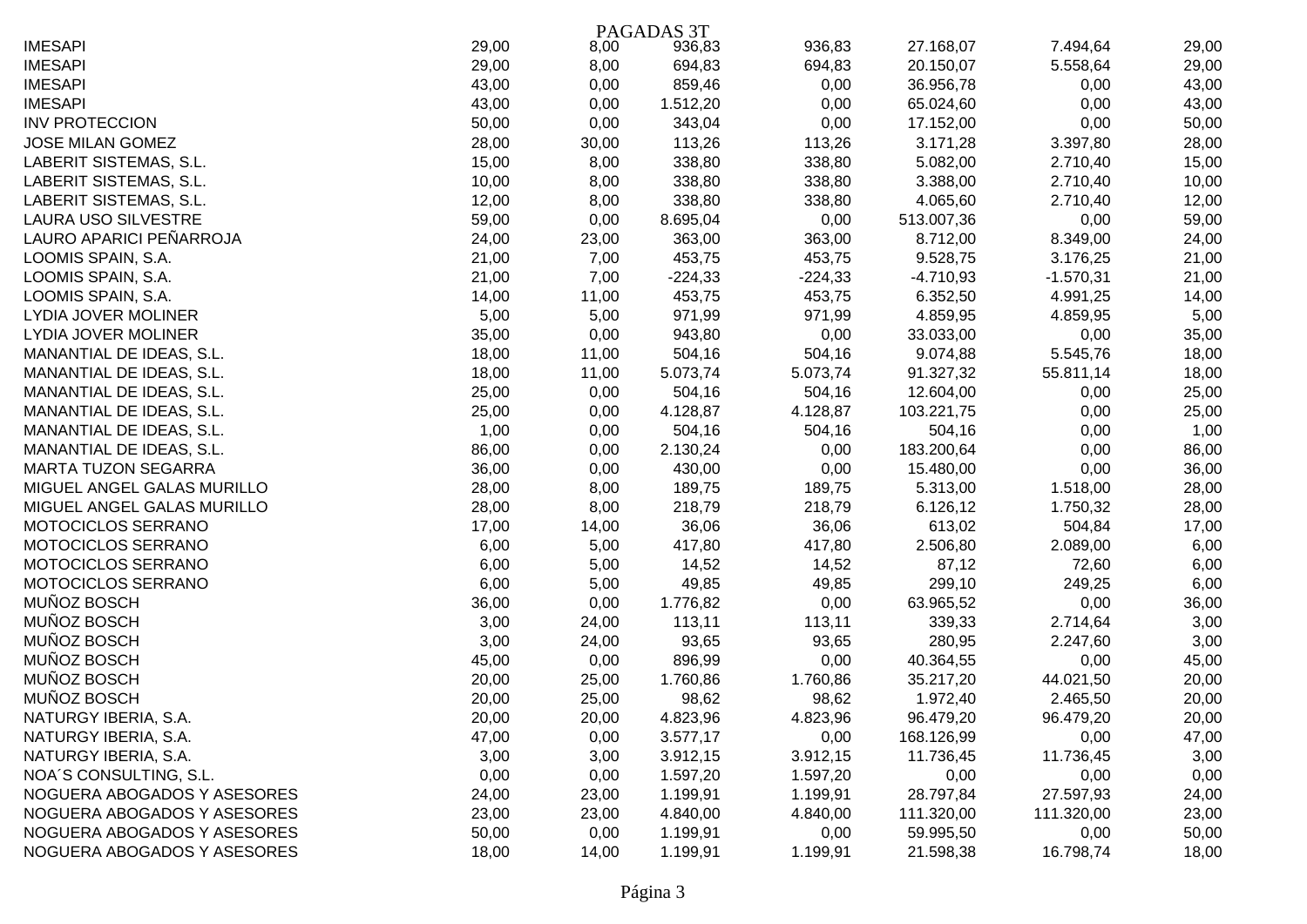|                                          |       |       | PAGADAS 3T |           |              |            |       |
|------------------------------------------|-------|-------|------------|-----------|--------------|------------|-------|
| <b>NORTHGATE</b>                         | 14,00 | 14,00 | 363,00     | 363,00    | 5.082,00     | 5.082,00   | 14,00 |
| <b>NORTHGATE</b>                         | 14,00 | 14,00 | 298,27     | 298,27    | 4.175,78     | 4.175,78   | 14,00 |
| PATRICIA FLOR ARASIL                     | 14,00 | 11,00 | 128,90     | 128,90    | 1.804,60     | 1.417,90   | 14,00 |
| <b>PROFOC</b>                            | 4,00  | 1,00  | 36,30      | 36,30     | 145,20       | 36,30      | 4,00  |
| RAFAEL SANDALINES ESCRIG                 | 1,00  | 1,00  | 183,75     | 183,75    | 183,75       | 183,75     | 1,00  |
| RAUL RUBIO MORENO                        | 28,00 | 28,00 | 20.328,00  | 20.328,00 | 569.184,00   | 569.184,00 | 28,00 |
| RAUL RUBIO MORENO                        | 30,00 | 8,00  | 1.452,00   | 1.452,00  | 43.560,00    | 11.616,00  | 30,00 |
| RECAMVALL GRUPO, S.L.U.                  | 9,00  | 9,00  | 81,26      | 81,26     | 731,34       | 731,34     | 9,00  |
| REGISTRADORES DE ESPAÑA                  | 5,00  | 5,00  | 64,49      | 64,49     | 322,45       | 322,45     | 5,00  |
| <b>RENTOKIL INITIAL</b>                  | 42,00 | 0,00  | 284,08     | 0,00      | 11.931,36    | 0,00       | 42,00 |
| <b>RENTOKIL INITIAL</b>                  | 47,00 | 0,00  | 284,08     | 0,00      | 13.351,76    | 0,00       | 47,00 |
| <b>RENTOKIL INITIAL</b>                  | 3,00  | 3,00  | 284,08     | 284,08    | 852,24       | 852,24     | 3,00  |
| <b>RENTOKIL INITIAL</b>                  | 15,00 | 15,00 | 284,08     | 284,08    | 4.261,20     | 4.261,20   | 15,00 |
| RS JIMENEZ 2018, S.L.                    | 1,00  | 5,00  | 272,98     | 272,98    | 272,98       | 1.364,90   | 1,00  |
| ROSA E. SANCHEZ SEGARRA                  | 9,00  | 8,00  | 510,00     | 510,00    | 4.590,00     | 4.080,00   | 9,00  |
| ROSA E. SANCHEZ SEGARRA                  | 50,00 | 0,00  | 510,00     | 0,00      | 25.500,00    | 0,00       | 50,00 |
| RS JIMENEZ 2018, S.L.                    | 2,00  | 8,00  | 136,49     | 136,49    | 272,98       | 1.091,92   | 2,00  |
| RS JIMENEZ 2018, S.L.                    | 9,00  | 9,00  | 50,82      | 50,82     | 457,38       | 457,38     | 9,00  |
| SAGE SPAIN, S.L.                         | 0,00  | 0,00  | 119,79     | 119,79    | 0,00         | 0,00       | 0,00  |
| SAGE SPAIN, S.L.                         | 43,00 | 0,00  | 1.876,53   | 0,00      | 80.690,79    | 0,00       | 43,00 |
| SEÑALIZACIONES Y OBRAS FERNANDEZ, S.L.   | 7,00  | 7,00  | 443,78     | 443,78    | 3.106,46     | 3.106,46   | 7,00  |
| SERIGRAFIAS LIBRA, S.L.                  | 21,00 | 7,00  | 3.824,62   | 3.824,62  | 80.317,02    | 26.772,34  | 21,00 |
| SERIGRAFIAS LIBRA, S.L.                  | 20,00 | 7,00  | 43,42      | 43,42     | 868,40       | 303,94     | 20,00 |
| SERIGRAFIAS LIBRA, S.L.                  | 3,00  | 5,00  | 1.038,08   | 1.038,08  | 3.114,24     | 5.190,40   | 3,00  |
| SERIGRAFIAS LIBRA, S.L.                  | 1,00  | 0,00  | 114,48     | 114,48    | 114,48       | 0,00       | 1,00  |
| SERIGRAFIAS LIBRA, S.L.                  | 64,00 | 0,00  | $-456,70$  | 0,00      | $-29.228,80$ | 0,00       | 64,00 |
| <b>SERVIFOT</b>                          | 0,00  | 0,00  | 746,51     | 746,51    | 0,00         | 0,00       | 0,00  |
| SERVINET SISTEMAS Y COMUNICACION, S.L.   | 36,00 | 0,00  | 515,56     | 0,00      | 18.560,16    | 0,00       | 36,00 |
| SOCIEDAD ESTATAL DE CORREOS Y TELEGRAFOS | 20,00 | 20,00 | 14,41      | 14,41     | 288,20       | 288,20     | 20,00 |
| SOCIEDAD ESTATAL DE CORREOS Y TELEGRAFOS | 47,00 | 0,00  | 13,32      | 0,00      | 626,04       | 0,00       | 47,00 |
| SOCIEDAD GENERAL DE AUTORES Y EDITORES   | 12,00 | 8,00  | 979,95     | 979,95    | 11.759,40    | 7.839,60   | 12,00 |
| SOCIEDAD GENERAL DE AUTORES Y EDITORES   | 12,00 | 8,00  | 1.168,62   | 1.168,62  | 14.023,44    | 9.348,96   | 12,00 |
| SOCIEDAD GENERAL DE AUTORES Y EDITORES   | 12,00 | 8,00  | 1.631,81   | 1.631,81  | 19.581,72    | 13.054,48  | 12,00 |
| <b>TRAZIA</b>                            | 7,00  | 7,00  | 5.000,00   | 5.000,00  | 35.000,00    | 35.000,00  | 7,00  |
| TELEFONICA DE ESPAÑA                     | 18,00 | 11,00 | 74,40      | 74,40     | 1.339,20     | 818,40     | 18,00 |
| <b>TYCO INTEGRATED SECURITY, S.L</b>     | 23,00 | 23,00 | 40,12      | 40,12     | 922,76       | 922,76     | 23,00 |
| TYCO INTEGRATED SECURITY, S.L.           | 5,00  | 5,00  | 40,12      | 40,12     | 200,60       | 200,60     | 5,00  |
| TYCO INTEGRATED SECURITY, S.L.           | 11,00 | 11,00 | 40,12      | 40,12     | 441,32       | 441,32     | 11,00 |
| UTE ALUMVALL                             | 21,00 | 14,00 | 2.048,64   | 2.048,64  | 43.021,44    | 28.680,96  | 21,00 |
| <b>VALBIT</b>                            | 0,00  | 7,00  | 196,02     | 196,02    | 0,00         | 1.372,14   | 0,00  |
| <b>VALBIT</b>                            | 5,00  | 5,00  | 196,02     | 196,02    | 980,10       | 980,10     | 5,00  |
| <b>VALBIT</b>                            | 6,00  | 6,00  | 196,02     | 196,02    | 1.176,12     | 1.176,12   | 6,00  |
| VALORA PREVENCION, S.L.                  | 2,00  | 1,00  | 887,30     | 887,30    | 1.774,60     | 887,30     | 2,00  |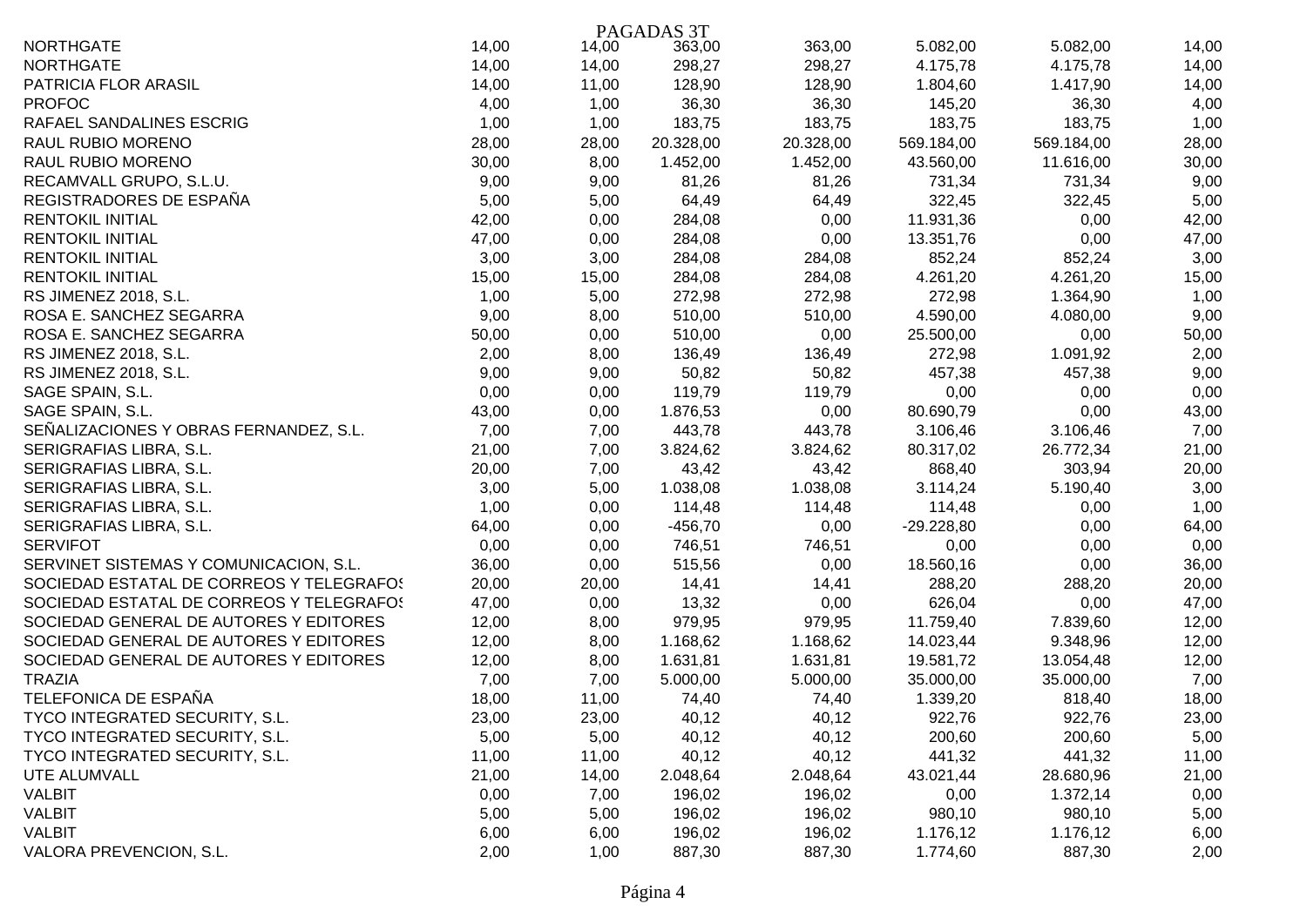|                                |          |        | PAGADAS 3T |           |              |              |          |
|--------------------------------|----------|--------|------------|-----------|--------------|--------------|----------|
| VALORA PREVENCION, S.L.        | 7,00     | 5,00   | 59,15      | 59,15     | 414,05       | 295,75       | 7,00     |
| VALORA PREVENCION, S.L.        | 6,00     | 6,00   | 66,00      | 66,00     | 396,00       | 396,00       | 6,00     |
| <b>VALORA PREVENCION, S.L.</b> | 18,00    | 11,00  | 1.922,88   | 1.922,88  | 34.611,84    | 21.151,68    | 18,00    |
| VICENTE DIAGO SEGARRA          | 2,00     | 1,00   | 568,70     | 568,70    | 1.137,40     | 568,70       | 2,00     |
| VICENTE DIAGO SEGARRA          | 10,00    | 8,00   | 568,70     | 568,70    | 5.687,00     | 4.549,60     | 10,00    |
| VICENTE DIAGO SEGARRA          | 9,00     | 9,00   | 568,70     | 568,70    | 5.118.30     | 5.118,30     | 9,00     |
| VICENTE GONZALEZ BAREA         | 12,00    | 5,00   | 130,82     | 130,82    | 1.569,84     | 654,10       | 12,00    |
| VICENTE GONZALEZ BAREA         | 7,00     | 11,00  | 89,34      | 89,34     | 625,38       | 982.74       | 7,00     |
| VICENT MARTELL CARRERAS        | 28,00    | 8,00   | 290,40     | 290,40    | 8.131.20     | 2.323,20     | 28,00    |
| VICENT MARTELL CARRERAS        | 28,00    | 8,00   | 1.542.75   | 1.542.75  | 43.197,00    | 12.342,00    | 28,00    |
| <b>VICENT MARTELL CARRERAS</b> | 48,00    | 23,00  | 180.89     | 0.00      | 8.682.72     | 4.160.47     | 48,00    |
| <b>VIUNATURA</b>               | 23,00    | 23,00  | 2375.84    | 2.375,84  | 54.644,32    | 54.644,32    | 23,00    |
| <b>VIUNATURA</b>               | 21,00    | 14,00  | 5.769,89   | 5.769.89  | 121.167.69   | 80.778,46    | 21,00    |
| <b>TOTALES</b>                 | 2.105,00 | 816,00 | 125.234,39 | 95.125,36 | 3.281.158,83 | 1.358.369,78 | 2.105,00 |

| <b>PMP</b>       | Sumatorio nº días conforme X importe  | 3.281.158,83 |
|------------------|---------------------------------------|--------------|
|                  | Importe total de pagos                | 125.234,39   |
|                  | <b>PMP</b> pagadas<br><b>ROP</b>      | 26,20        |
| <b>MOROSIDAD</b> | Sumatorio nº días recepción X importe | 2.661.943,66 |
|                  | Importe de las operaciones            | 125.234,39   |
|                  | <b>PMP</b> pagadas                    | 21,26        |
|                  | Nº pagos en periodo legal             | 142          |
|                  | Importe en el peridodo legal          | 95.125,36    |
|                  | Nº pagos fuera periodo legal          | 37           |
|                  | Importe fuera del peridodo legal      | 30.109,03    |
|                  | <b>Total facturas pagadas</b>         | 179          |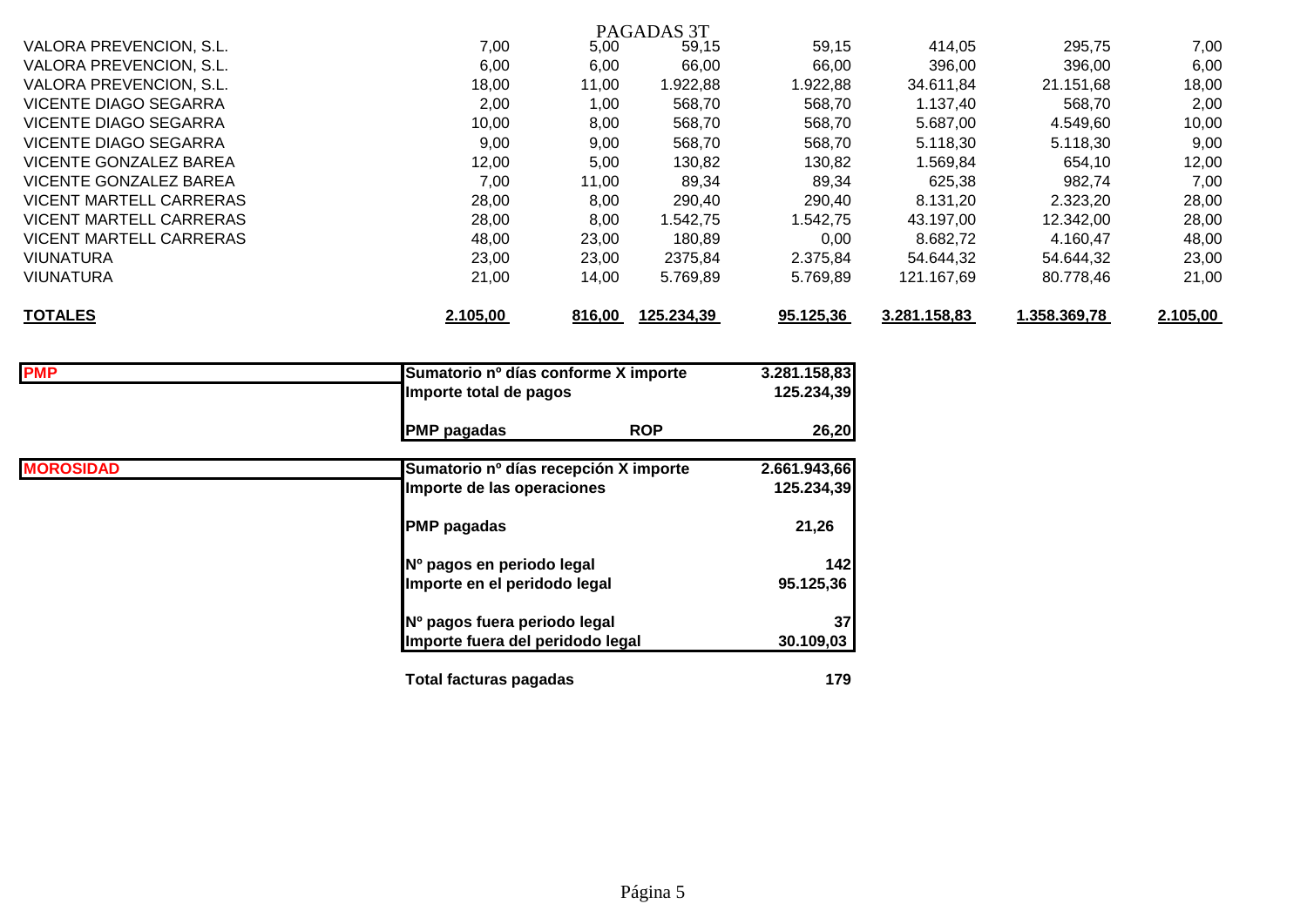#### **AS FUERA DE PLAZO**

| N <sup>a</sup> días recep | Importe  |            | Días Conf. X imp(Días recep. X importe RECEPCION |          | <b>CONFORMADA</b> | <b>CONTABILIZADA PAGADA</b> |          | <b>Nº FACTURA</b> |
|---------------------------|----------|------------|--------------------------------------------------|----------|-------------------|-----------------------------|----------|-------------------|
| 0,00                      | 282,99   | 1.697,94   | 0,00                                             | 01/09/21 | 03/09/21          | 06/09/21                    | 09/09/21 | 21G00510          |
| 50,00                     | 1.802,90 | 104.568,20 | 90.145,00                                        | 09/06/21 | 01/06/21          | 14/06/21                    | 29/07/21 | EMV-06/21         |
| 0,00                      | 1.802,90 | 50.481,20  | 0,00                                             | 05/07/21 | 01/07/21          | 30/06/21                    | 29/07/21 | EMV-07/21         |
| 0,00                      | 3.557,40 | 35.574,00  | 0,00                                             | 01/09/21 | 30/08/21          | 06/09/21                    | 9/09/21  | EMV-09/21         |
| 0,00                      | 1.851,30 | 14.810,40  | 0,00                                             | 01/09/21 | 01/09/21          | 06/09/21                    | 9/09/21  | EMV-10/21         |
| 0,00                      | 51,59    | 1.238,16   | 0,00                                             | 05/07/21 | 05/07/21          | 28/07/21                    | 29/07/21 | 211200            |
| 35,00                     | 66,77    | 2.336,95   | 2.336,95                                         | 05/08/21 | 05/08/21          | 06/09/21                    | 9/09/21  | 211394            |
| 0,00                      | 23,76    | 332,64     | 0,00                                             | 10/09/21 | 10/09/21          | 21/09/21                    | 24/09/21 | 211604            |
| 35,00                     | 877,25   | 31.581,00  | 30.703,75                                        | 05/08/21 | 04/08/21          | 06/09/21                    | 9/09/21  | F00878            |
| 0,00                      | 84,22    | 168,44     | 0,00                                             | 21/07/21 | 27/07/21          | 28/07/21                    | 29/07/21 | 1210563           |
| 0,00                      | 1.068,67 | 10.686,70  | 0,00                                             | 10/09/21 | 14/09/21          | 21/09/21                    | 24/09/21 | 1210716           |
| 0,00                      | 640,00   | 12.800,00  | 0,00                                             | 10/09/21 | 04/09/21          | 21/09/21                    | 24/09/21 | 2021/EC/3         |
| 0,00                      | 9.071,98 | 217.727,52 | 0,00                                             | 06/07/21 | 05/07/21          | 28/07/21                    | 29/07/21 | 999               |
| 0,00                      | 11,13    | 22,26      | 0,00                                             | 26/07/21 | 26/07/21          | 28/07/21                    | 28/07/21 | 9594              |
| 0,00                      | 1,45     | 2,90       | 0,00                                             | 26/07/21 | 26/07/21          | 28/07/21                    | 28/07/21 | 1039              |
| 0,00                      | 1,45     | 2,90       | 0,00                                             | 26/07/21 | 26/07/21          | 28/07/21                    | 28/07/21 | 1879              |
| 0,00                      | 55,48    | 110,96     | 0,00                                             | 26/07/21 | 26/07/21          | 28/07/21                    | 28/07/21 | 198               |
| 0,00                      | 2,90     | 5,80       | 0,00                                             | 26/07/21 | 26/07/21          | 28/07/21                    | 28/07/21 | 8273              |
| 0,00                      | 7,20     | 14,40      | 0,00                                             | 26/07/21 | 26/07/21          | 28/07/21                    | 28/07/21 | 659               |
| 0,00                      | 1,21     | 2,42       | 0,00                                             | 26/07/21 | 26/07/21          | 28/07/21                    | 28/07/21 | 950               |
| 0,00                      | 50,52    | 101,04     | 0,00                                             | 26/07/21 | 26/07/21          | 28/07/21                    | 28/07/21 | 7260              |
| 0,00                      | 4,36     | 13,08      | 0,00                                             | 30/09/21 | 27/09/21          | 30/09/21                    | 30/09/21 | 663               |
| 0,00                      | 55,12    | 165,36     | 0,00                                             | 30/09/21 | 27/09/21          | 30/09/21                    | 30/09/21 | 6067              |
| 0,00                      | 2,90     | 8,70       | 0,00                                             | 30/09/21 | 27/09/21          | 30/09/21                    | 30/09/21 | 1880              |
| 0,00                      | 1,45     | 4,35       | 0,00                                             | 30/09/21 | 27/09/21          | 30/09/21                    | 30/09/21 | 7065              |
| 57,00                     | 31,50    | 252,00     | 1.795,50                                         | 26/07/21 | 13/09/21          | 21/09/21                    | 21/09/21 | 94                |
| 57,00                     | 26,89    | 215,12     | 1.532,73                                         | 26/07/21 | 13/09/21          | 21/09/21                    | 21/09/21 | 93                |
| 0,00                      | 5.541,15 | 116.364,15 | 0,00                                             | 10/09/21 | 03/09/21          | 21/09/21                    | 24/09/21 | 21130             |
| 0,00                      | 260,15   | 780,45     | 0,00                                             | 26/07/21 | 26/07/21          | 28/07/21                    | 29/07/21 | 0163/2021         |
| 216,00                    | 41,76    | 9.187,20   | 9.020,16                                         | 05/02/21 | 01/02/21          | 16/02/21                    | 9/09/21  | 225A1             |
| 240,00                    | 30,19    | 7.396,55   | 7.245,60                                         | 12/01/21 | 07/01/21          | 31/12/20                    | 9/09/21  | 4904A1            |
| 35,00                     | 109,08   | 3.926,88   | 3.817,80                                         | 05/08/21 | 04/08/21          | 06/09/21                    | 9/09/21  | 2729A1            |
| 0,00                      | $-91,04$ | 0,00       | 0,00                                             | 09/09/21 | 09/09/21          | 09/09/21                    | 9/09/21  | 39R1              |
| 0,00                      | 139,55   | 2.930,55   | 0,00                                             | 10/09/21 | 03/09/21          | 21/09/21                    | 24/09/21 | 3342A1            |
| 0,00                      | 37,09    | 556,35     | 0,00                                             | 27/09/21 | 20/09/21          | 30/09/21                    | 5/10/21  | 3518A1            |
| 0,00                      | 515,00   | 5.665,00   | 0,00                                             | 10/09/21 | 13/09/21          | 21/09/21                    | 24/09/21 | 0001/E2100085     |
| 0,00                      | 15,13    | 45,39      | 0,00                                             | 26/07/21 | 26/07/21          | 28/07/21                    | 29/07/21 | 249590            |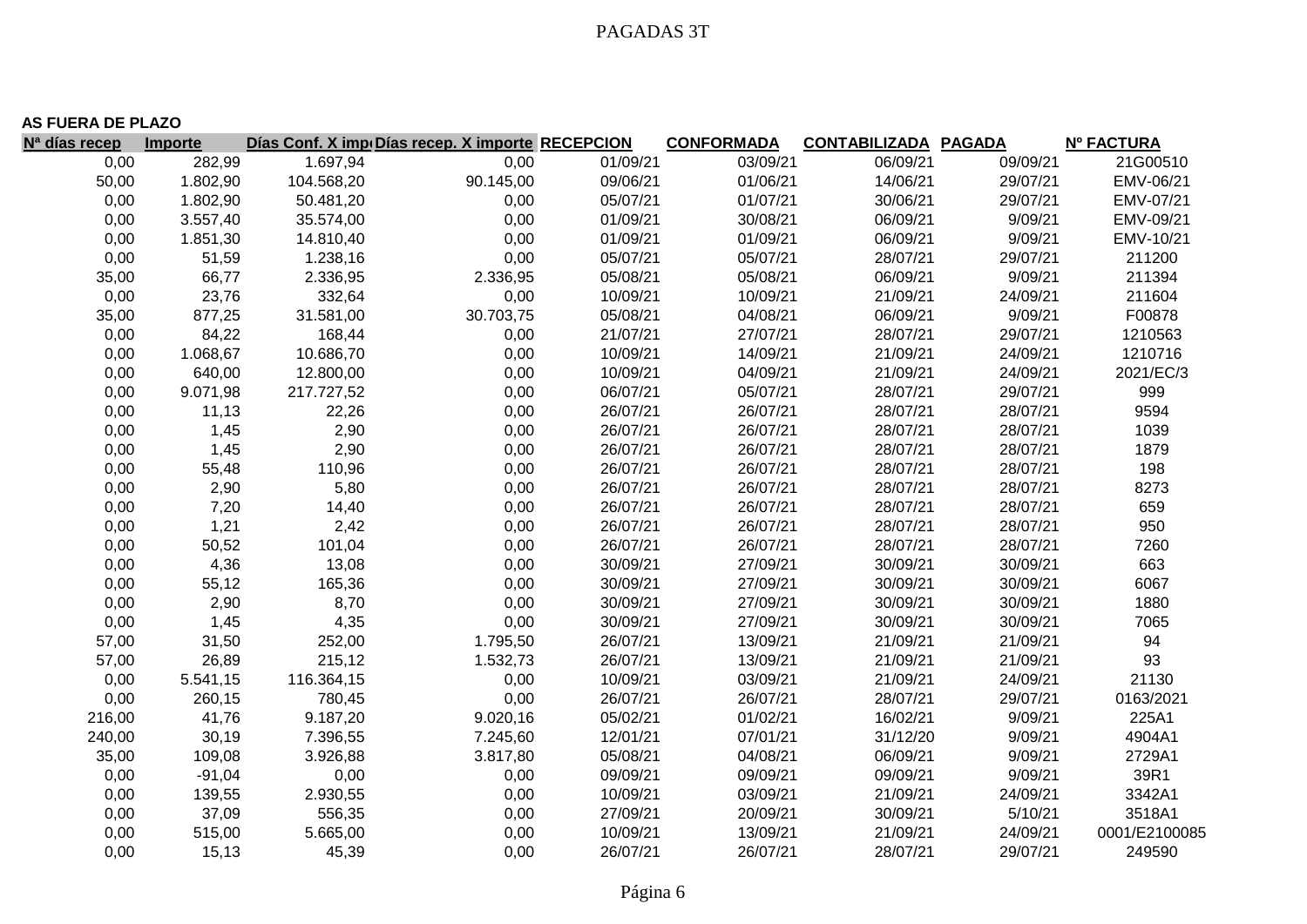|       |           |              |              | PAGADAS 3T |          |          |          |                    |
|-------|-----------|--------------|--------------|------------|----------|----------|----------|--------------------|
| 0,00  | 141,44    | 848,64       | 0,00         | 01/09/21   | 03/09/21 | 06/09/21 | 09/09/21 | 249597             |
| 0,00  | 2,52      | 15,12        | 0,00         | 01/09/21   | 03/09/21 | 06/09/21 | 09/09/21 | CR/107938          |
| 0,00  | 64,57     | 581,13       | 0,00         | 15/09/21   | 15/09/21 | 21/09/21 | 24/09/21 | CR/108382          |
| 76,00 | 79,95     | 639,60       | 6.076,20     | 07/07/21   | 13/09/21 | 21/09/21 | 21/09/21 | T21/1233           |
| 35,00 | 36,30     | 1.306,80     | 1.270,50     | 05/08/21   | 04/08/21 | 06/09/21 | 09/09/21 | 113-21             |
| 35,00 | 43,56     | 1.568,16     | 1.524,60     | 05/08/21   | 04/08/21 | 06/09/21 | 09/09/21 | 112-21             |
| 0,00  | 171,82    | 687,28       | 0,00         | 15/09/21   | 20/09/21 | 21/09/21 | 24/09/21 | 135-21             |
| 0,00  | 60,50     | 605,00       | 0,00         | 10/09/21   | 14/09/21 | 21/09/21 | 24/09/21 | 129-21             |
| 0,00  | 171,82    | 171,82       | 0,00         | 27/09/21   | 04/10/21 | 30/09/21 | 05/10/21 | 140-21             |
| 0,00  | 20,00     | 20,00        | 0,00         | 27/09/21   | 29/09/21 | 30/09/21 | 30/09/21 | 21A003918          |
| 0,00  | 109,77    | 658,62       | 0,00         | 01/09/21   | 03/09/21 | 06/09/21 | 09/09/21 | 786                |
| 0,00  | 42,99     | 257,94       | 0,00         | 01/09/21   | 03/09/21 | 06/09/21 | 09/09/21 | 728                |
| 65,00 | 109,77    | 1.207,47     | 7.135,05     | 21/07/21   | 13/09/21 | 21/09/21 | 24/09/21 | 613                |
| 50,00 | 892,74    | 9.820,14     | 44.637,00    | 05/08/21   | 13/09/21 | 21/09/21 | 24/09/21 | 676                |
| 0,00  | 100,00    | 500,00       | 0,00         | 30/09/21   | 30/09/21 | 30/09/21 | 05/10/21 | 111                |
| 0,00  | 242,00    | 1.452,00     | 0,00         | 30/09/21   | 29/09/21 | 30/09/21 | 05/10/21 | 58                 |
| 0,00  | 2.692,14  | 2.692,14     | 0,00         | 28/07/21   | 28/07/21 | 29/07/21 | 29/07/21 | 185                |
| 0,00  | 39,93     | 79,86        | 0,00         | 21/07/21   | 27/07/21 | 28/07/21 | 29/07/21 | CV21/00667         |
| 0,00  | 29,04     | 116,16       | 0,00         | 15/09/21   | 20/09/21 | 21/09/21 | 24/09/21 | CV21/00769         |
| 0,00  | 29,04     | 116,16       | 0,00         | 15/09/21   | 20/09/21 | 21/09/21 | 24/09/21 | CV21/00866         |
| 0,00  | 18,62     | 111,72       | 0,00         | 22/07/21   | 22/07/21 | 28/07/21 | 28/07/21 | 1048202102T0001071 |
| 57,00 | 84,13     | 673,04       | 4.795,41     | 26/07/21   | 13/09/21 | 21/09/21 | 21/09/21 | 130                |
| 0,00  | 27,90     | 223,20       | 0,00         | 21/07/21   | 21/07/21 | 28/07/21 | 29/07/21 | 2100143            |
| 0,00  | 6,00      | 36,00        | 0,00         | 01/09/21   | 03/09/21 | 06/09/21 | 09/09/21 | 2100151            |
| 0,00  | 8,95      | 125,30       | 0,00         | 10/09/21   | 10/09/21 | 21/09/21 | 24/09/21 | 2100153            |
| 0,00  | 30,95     | 309,50       | 0,00         | 10/09/21   | 14/09/21 | 21/09/21 | 24/09/21 | 2100181            |
| 0,00  | 328,96    | 6.908,16     | 0,00         | 10/09/21   | 03/09/21 | 21/09/21 | 24/09/21 | 21/080             |
| 0,00  | 110,80    | 1.662,00     | 0,00         | 01/09/21   | 25/08/21 | 06/09/21 | 09/09/21 | 510                |
| 0,00  | 36,30     | 108,90       | 0,00         | 02/08/21   | 30/07/21 | 02/08/21 | 2/08/21  | F/175107           |
| 0,00  | 2.206,66  | 46.339,86    | 0,00         | 07/07/21   | 07/07/21 | 28/07/21 | 28/07/21 | PI21142000262119   |
| 0,00  | 78,54     | 1.178,10     | 0,00         | 27/09/21   | 20/09/21 | 30/09/21 | 05/10/21 | V/219              |
| 0,00  | 3.932,50  | 86.515,00    | 0,00         | 07/07/21   | 07/07/21 | 30/06/21 | 29/07/21 | FA214-0320         |
| 58,00 | $-200,01$ | $-15.800,79$ | $-11.600,58$ | 28/07/21   | 07/07/21 | 28/07/21 | 24/09/21 | A21/129            |
| 50,00 | 51,93     | 2.648,43     | 2.596,50     | 05/08/21   | 04/08/21 | 06/09/21 | 24/09/21 | 21/922             |
| 50,00 | 456,17    | 5.017,87     | 22.808,50    | 05/08/21   | 13/09/21 | 21/09/21 | 24/09/21 | 00FV21070020       |
| 0,00  | 35,72     | 535,80       | 0,00         | 27/09/21   | 20/09/21 | 30/09/21 | 5/10/21  | 00FV21090071       |
| 0,00  | 5,23      | 31,38        | 0,00         | 22/07/21   | 22/07/21 | 28/07/21 | 28/07/21 | 2,12107E+16        |
| 0,00  | 6,67      | 40,02        | 0,00         | 22/07/21   | 22/07/21 | 28/07/21 | 28/07/21 | 2,12107E+16        |
| 0,00  | 1.512,20  | 1.512,20     | 0,00         | 28/07/21   | 28/07/21 | 29/07/21 | 29/07/21 | 461N210155         |
| 0,00  | 268,73    | 268,73       | 0,00         | 28/07/21   | 28/07/21 | 29/07/21 | 29/07/21 | 461N210157         |
| 43,00 | 1.512,20  | 65.024,60    | 65.024,60    | 16/06/21   | 16/06/21 | 17/06/21 | 29/07/21 | 461N200135         |
| 43,00 | 1.512,20  | 65.024,60    | 65.024,60    | 16/06/21   | 16/06/21 | 17/06/21 | 29/07/21 | 461N200167         |
| 43,00 | 1.512,20  | 65.024,60    | 65.024,60    | 16/06/21   | 16/06/21 | 17/06/21 | 29/07/21 | 461N200243         |
|       |           |              |              |            |          |          |          |                    |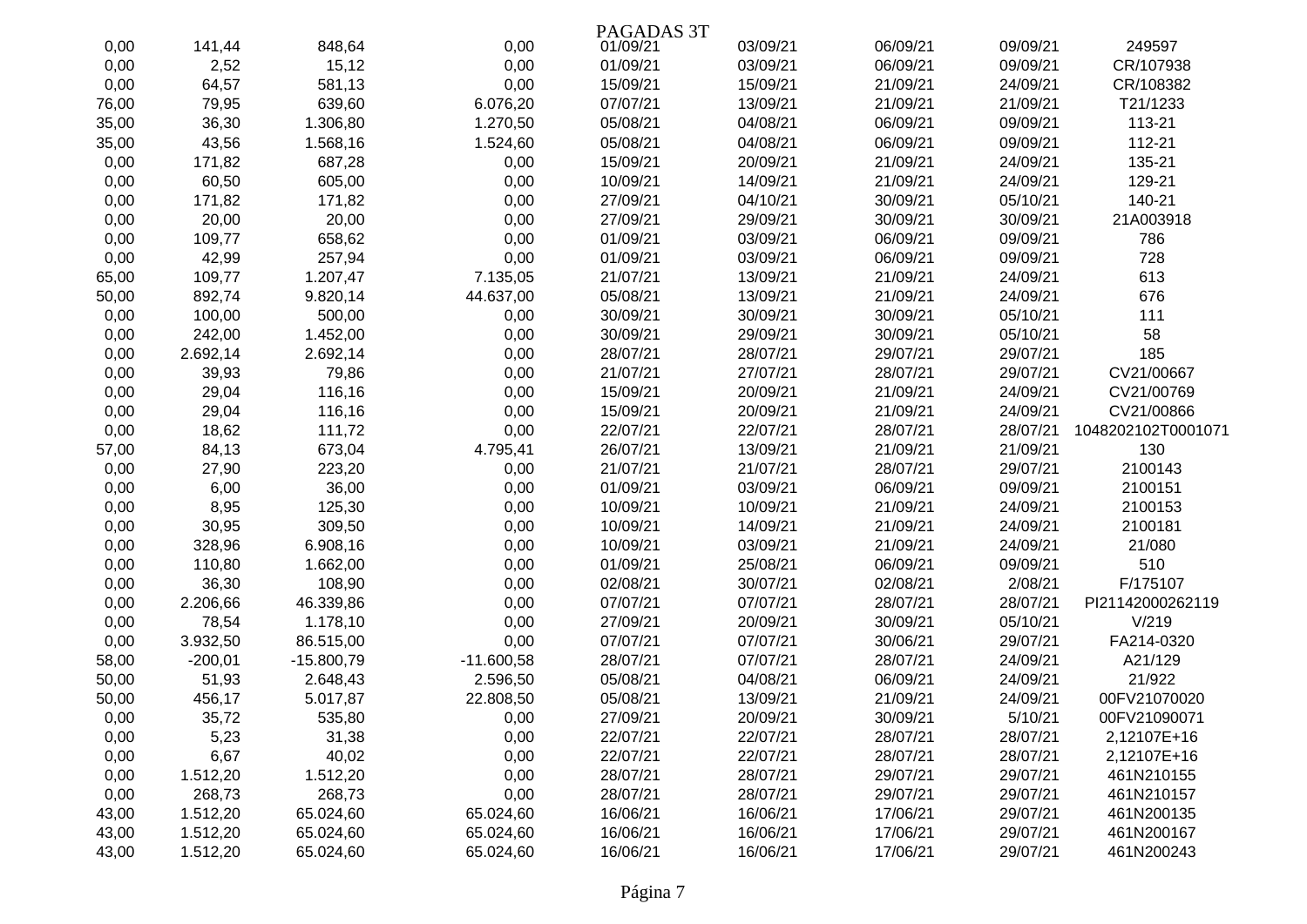|       |           |             |            | PAGADAS 3T |          |          |          |                  |
|-------|-----------|-------------|------------|------------|----------|----------|----------|------------------|
| 0,00  | 936,83    | 27.168,07   | 0,00       | 21/07/21   | 30/06/21 | 30/06/21 | 29/07/21 | 461N210130       |
| 0,00  | 694,83    | 20.150,07   | 0,00       | 21/07/21   | 30/06/21 | 30/06/21 | 29/07/21 | 461N210131       |
| 43,00 | 859,46    | 36.956,78   | 36.956,78  | 28/07/21   | 28/07/21 | 06/09/21 | 9/09/21  | 461N210158       |
| 43,00 | 1.512,20  | 65.024,60   | 65.024,60  | 28/07/21   | 28/07/21 | 29/07/21 | 9/09/21  | 461N210156       |
| 50,00 | 343,04    | 17.152,00   | 17.152,00  | 05/08/21   | 05/08/21 | 21/09/21 | 24/09/21 | 2021/91-002584   |
| 0,00  | 113,26    | 3.171,28    | 0,00       | 10/08/21   | 12/08/21 | 06/09/21 | 9/09/21  | 87               |
| 0,00  | 338,80    | 5.082,00    | 0,00       | 21/07/21   | 14/07/21 | 28/07/21 | 29/07/21 | AF-FV21-2177     |
| 0,00  | 338,80    | 3.388,00    | 0,00       | 01/09/21   | 30/08/21 | 06/09/21 | 9/09/21  | AF-FV21-2598     |
| 0,00  | 338,80    | 4.065,60    | 0,00       | 27/09/21   | 23/09/21 | 30/09/21 | 5/10/21  | AF-FV21-2914     |
| 56,00 | 8.695,04  | 513.007,36  | 486.922,24 | 05/08/21   | 02/08/21 | 30/09/21 | 30/09/21 | 2021-016         |
| 0,00  | 363,00    | 8.712,00    | 0,00       | 06/07/21   | 05/07/21 | 30/06/21 | 29/07/21 | 2021/11          |
| 0,00  | 453,75    | 9.528,75    | 0,00       | 21/07/21   | 07/07/21 | 28/07/21 | 28/07/21 | 1206R930057      |
| 0,00  | $-224,33$ | $-4.710,93$ | 0,00       | 21/07/21   | 07/07/21 | 28/07/21 | 28/07/21 | 1206A930001      |
| 0,00  | 453,75    | 6.352,50    | 0,00       | 10/09/21   | 07/09/21 | 21/09/21 | 21/09/21 | 1208R930078      |
| 0,00  | 971,99    | 4.859,95    | 0,00       | 01/09/21   | 01/09/21 | 06/09/21 | 06/09/21 | 489              |
| 32,00 | 943,80    | 33.033,00   | 30.201,60  | 05/08/21   | 02/08/21 | 06/09/21 | 06/09/21 | 440              |
| 0,00  | 504,16    | 9.074,88    | 0,00       | 10/09/21   | 03/09/21 | 21/09/21 | 21/09/21 | 21001663         |
| 0,00  | 5.073,74  | 91.327,32   | 0,00       | 10/09/21   | 03/09/21 | 21/09/21 | 21/09/21 | 21001672         |
| 0,00  | 504,16    | 12.604,00   | 0,00       | 30/09/21   | 05/09/21 | 30/09/21 | 30/09/21 | 21001445         |
| 0,00  | 4.128,87  | 103.221,75  | 0,00       | 30/09/21   | 05/09/21 | 30/09/21 | 30/09/21 | 21001481         |
| 0,00  | 504,16    | 504,16      | 0,00       | 30/09/21   | 29/09/21 | 30/09/21 | 30/09/21 | 21001276         |
| 0,00  | 2.130,24  | 183.200,64  | 0,00       | 30/09/21   | 06/07/21 | 30/09/21 | 30/09/21 | 21001278         |
| 35,00 | 430,00    | 15.480,00   | 15.050,00  | 05/08/21   | 04/08/21 | 06/09/21 | 09/09/21 | M21/019          |
| 0,00  | 189,75    | 5.313,00    | 0,00       | 01/09/21   | 12/08/21 | 06/09/21 | 09/09/21 | $\overline{c}$   |
| 0,00  | 218,79    | 6.126,12    | 0,00       | 01/09/21   | 12/08/21 | 06/09/21 | 09/09/21 | 5                |
| 0,00  | 36,06     | 613,02      | 0,00       | 10/09/21   | 07/09/21 | 21/09/21 | 24/09/21 | 211450           |
| 0,00  | 417,80    | 2.506,80    | 0,00       | 30/09/21   | 29/09/21 | 30/09/21 | 05/10/21 | 210037           |
| 0,00  | 14,52     | 87,12       | 0,00       | 30/09/21   | 29/09/21 | 30/09/21 | 05/10/21 | 210265           |
| 0,00  | 49,85     | 299,10      | 0,00       | 30/09/21   | 29/09/21 | 30/09/21 | 05/10/21 | 210109           |
| 36,00 | 1.776,82  | 63.965,52   | 63.965,52  | 23/06/21   | 23/06/21 | 29/06/21 | 29/07/21 | FV21-15318       |
| 0,00  | 113,11    | 339,33      | 0,00       | 05/07/21   | 26/07/21 | 28/07/21 | 29/07/21 | FV21-11776       |
| 0,00  | 93,65     | 280,95      | 0,00       | 05/07/21   | 26/07/21 | 28/07/21 | 29/07/21 | FV21-11446       |
| 66,00 | 896,99    | 40.364,55   | 59.201,34  | 05/07/21   | 26/07/21 | 28/07/21 | 9/09/21  | FV21-19481       |
| 0,00  | 1.760,86  | 35.217,20   | 0,00       | 10/09/21   | 15/09/21 | 30/09/21 | 5/10/21  | FV21-25731       |
| 0,00  | 98,62     | 1.972,40    | 0,00       | 10/09/21   | 15/09/21 | 30/09/21 | 5/10/21  | FV21-22865       |
| 0,00  | 4.823,96  | 96.479,20   | 0,00       | 01/09/21   | 01/09/21 | 21/09/21 | 21/09/21 | FE21321363384406 |
| 47,00 | 3.577,17  | 168.126,99  | 168.126,99 | 05/08/21   | 05/08/21 | 21/09/21 | 21/09/21 | FE21321362283704 |
| 0,00  | 3.912,15  | 11.736,45   | 0,00       | 27/09/21   | 27/09/21 | 30/09/21 | 30/09/21 | FE21321365721504 |
| 0,00  | 1.597,20  | 0,00        | 0,00       | 15/09/21   | 15/09/21 | 15/09/21 | 15/09/21 | 004/00035        |
| 0,00  | 1.199,91  | 28.797,84   | 0,00       | 06/07/21   | 05/07/21 | 30/06/21 | 29/07/21 | N/000293/21      |
| 0,00  | 4.840,00  | 111.320,00  | 0,00       | 06/07/21   | 06/07/21 | 28/07/21 | 29/07/21 | N/000301/21      |
| 50,00 | 1.199,91  | 59.995,50   | 59.995,50  | 05/08/21   | 05/08/21 | 21/09/21 | 24/09/21 | N/000351/21      |
| 0,00  | 1.199,91  | 21.598,38   | 0,00       | 10/09/21   | 06/09/21 | 21/09/21 | 24/09/21 | N/000397/21      |
|       |           |             |            |            |          |          |          |                  |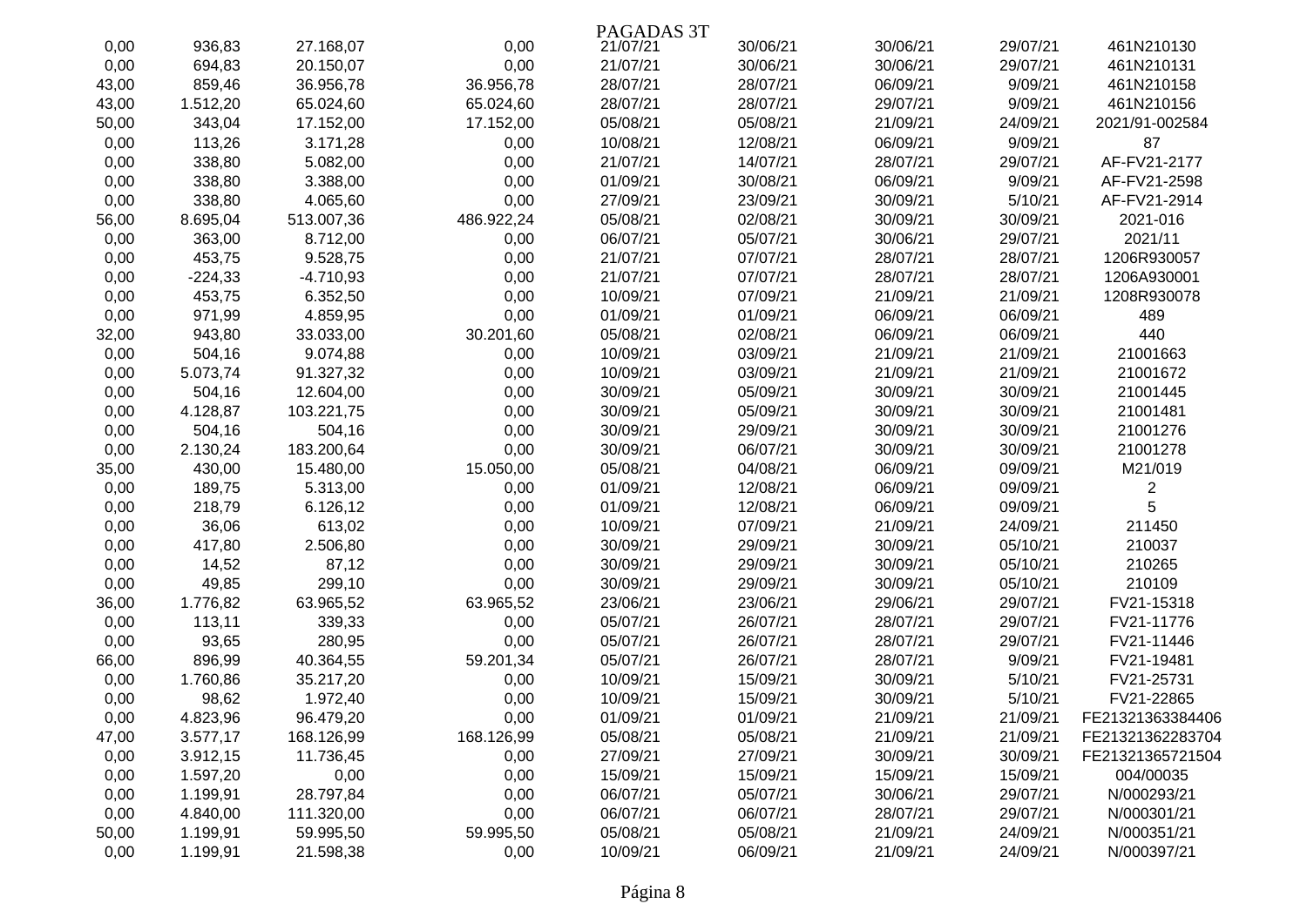|       |           |              |              | PAGADAS 3T |          |          |          |                   |
|-------|-----------|--------------|--------------|------------|----------|----------|----------|-------------------|
| 0,00  | 363,00    | 5.082,00     | 0,00         | 10/09/21   | 10/09/21 | 21/09/21 | 24/09/21 | A2122067948       |
| 0,00  | 298,27    | 4.175,78     | 0,00         | 10/09/21   | 10/09/21 | 21/09/21 | 24/09/21 | A2122049606       |
| 0,00  | 128,90    | 1.804,60     | 0,00         | 13/09/21   | 10/09/21 | 21/09/21 | 24/09/21 | PS-2021-0331      |
| 0,00  | 36,30     | 145,20       | 0,00         | 02/08/21   | 30/07/21 | 06/09/21 | 3/08/21  | F/175107          |
| 0,00  | 183,75    | 183,75       | 0,00         | 14/09/21   | 14/09/21 | 21/09/21 | 15/09/21 | 2021-FC-284       |
| 0,00  | 20.328,00 | 569.184,00   | 0,00         | 01/07/21   | 01/07/21 | 30/06/21 | 29/07/21 | 17/2021           |
| 0,00  | 1.452,00  | 43.560,00    | 0,00         | 01/09/21   | 10/08/21 | 06/09/21 | 9/09/21  | 22/2021           |
| 0,00  | 81,26     | 731,34       | 0,00         | 15/09/21   | 15/09/21 | 21/09/21 | 24/09/21 | FC I21 0100000842 |
| 0,00  | 64,49     | 322,45       | 0,00         | 01/09/21   | 01/09/21 | 06/09/21 | 6/09/21  | 2021/7656         |
| 42,00 | 284,08    | 11.931,36    | 11.931,36    | 26/07/21   | 26/07/21 | 06/09/21 | 6/09/21  | 200678131         |
| 47,00 | 284,08    | 13.351,76    | 13.351,76    | 21/07/21   | 21/07/21 | 06/09/21 | 6/09/21  | 200670640         |
| 0,00  | 284,08    | 852,24       | 0,00         | 27/09/21   | 27/09/21 | 30/09/21 | 30/09/21 | 200688619         |
| 0,00  | 284,08    | 4.261,20     | 0,00         | 15/09/21   | 15/09/21 | 30/09/21 | 30/09/21 | 200683022         |
| 0,00  | 272,98    | 272,98       | 0,00         | 30/09/21   | 04/10/21 | 30/09/21 | 5/10/21  | 210858            |
| 0,00  | 510,00    | 4.590,00     | 0,00         | 29/06/21   | 28/06/21 | 28/07/21 | 07/07/21 | 2021/03           |
| 50,00 | 510,00    | 25.500,00    | 25.500,00    | 02/08/21   | 02/08/21 | 21/09/21 | 21/09/21 | 2021/04           |
| 0,00  | 136,49    | 272,98       | 0,00         | 21/07/21   | 27/07/21 | 28/07/21 | 29/07/21 | 210601            |
| 0,00  | 50,82     | 457,38       | 0,00         | 15/09/21   | 15/09/21 | 21/09/21 | 24/09/21 | 210808            |
| 0,00  | 119,79    | 0,00         | 0,00         | 15/07/21   | 15/07/21 | 15/07/21 | 15/07/21 | FAV-213003-000337 |
| 35,00 | 1.876,53  | 80.690,79    | 65.678,55    | 05/08/21   | 28/07/21 | 06/09/21 | 09/09/21 | MTA-213003-002199 |
| 0,00  | 443,78    | 3.106,46     | 0,00         | 22/07/21   | 22/07/21 | 28/07/21 | 29/07/21 | FV21/446          |
| 0,00  | 3.824,62  | 80.317,02    | 0,00         | 21/07/21   | 07/07/21 | 28/07/21 | 28/07/21 | 70011             |
| 0,00  | 43,42     | 868,40       | 0,00         | 21/07/21   | 08/07/21 | 28/07/21 | 28/07/21 | 952               |
| 0,00  | 1.038,08  | 3.114,24     | 0,00         | 01/09/21   | 03/09/21 | 06/09/21 | 06/09/21 | 1481              |
| 0,00  | 114,48    | 114,48       | 0,00         | 30/09/21   | 29/09/21 | 30/09/21 | 30/09/21 | 70012             |
| 64,00 | $-456,70$ | $-29.228,80$ | $-29.228,80$ | 28/07/21   | 28/07/21 | 30/09/21 | 30/09/21 | 600104            |
| 0,00  | 746,51    | 0,00         | 0,00         | 24/05/21   | 24/05/21 | 24/05/21 | 24/05/21 | 003129-A          |
| 35,00 | 515,56    | 18.560,16    | 18.044,60    | 05/08/21   | 04/08/21 | 06/09/21 | 09/09/21 | M21/637           |
| 0,00  | 14,41     | 288,20       | 0,00         | 01/09/21   | 01/09/21 | 21/09/21 | 21/09/21 | F210224574        |
| 47,00 | 13,32     | 626,04       | 626,04       | 05/08/21   | 05/08/21 | 21/09/21 | 21/09/21 | TI210019131       |
| 0,00  | 979,95    | 11.759,40    | 0,00         | 27/09/21   | 23/09/21 | 30/09/21 | 05/10/21 | 1210403090        |
| 0,00  | 1.168,62  | 14.023,44    | 0,00         | 27/09/21   | 23/09/21 | 30/09/21 | 05/10/21 | 1210403072        |
| 0,00  | 1.631,81  | 19.581,72    | 0,00         | 27/09/21   | 23/09/21 | 30/09/21 | 05/10/21 | 1210403043        |
| 0,00  | 5.000,00  | 35.000,00    | 0,00         | 26/07/21   | 26/07/21 | 28/07/21 | 02/08/21 | T8A2021           |
| 0,00  | 74,40     | 1.339,20     | 0,00         | 10/09/21   | 03/09/21 | 21/09/21 | 21/09/21 | FMDVAHE0030356    |
| 0,00  | 40,12     | 922,76       | 0,00         | 05/07/21   | 05/07/21 | 28/07/21 | 28/07/21 | ISD/30458357      |
| 0,00  | 40,12     | 200,60       | 0,00         | 01/09/21   | 01/09/21 | 06/09/21 | 06/09/21 | ISD/30571177      |
| 0,00  | 40,12     | 441,32       | 0,00         | 10/09/21   | 10/09/21 | 21/09/21 | 21/09/21 | ISD/30681789      |
| 0,00  | 2.048,64  | 43.021,44    | 0,00         | 10/09/21   | 03/09/21 | 21/09/21 | 24/09/21 | 99716000003921F   |
| 0,00  | 196,02    | 0,00         | 0,00         | 21/07/21   | 28/07/21 | 28/07/21 | 28/07/21 | 21-0554           |
| 0,00  | 196,02    | 980,10       | 0,00         | 01/09/21   | 01/09/21 | 06/09/21 | 06/09/21 | 21-0642           |
| 0,00  | 196,02    | 1.176,12     | 0,00         | 15/09/21   | 15/09/21 | 21/09/21 | 21/09/21 | 21-0719           |
| 0,00  | 887,30    | 1.774,60     | 0,00         | 28/07/21   | 27/07/21 | 29/07/21 | 29/07/21 | F475508           |
|       |           |              |              |            |          |          |          |                   |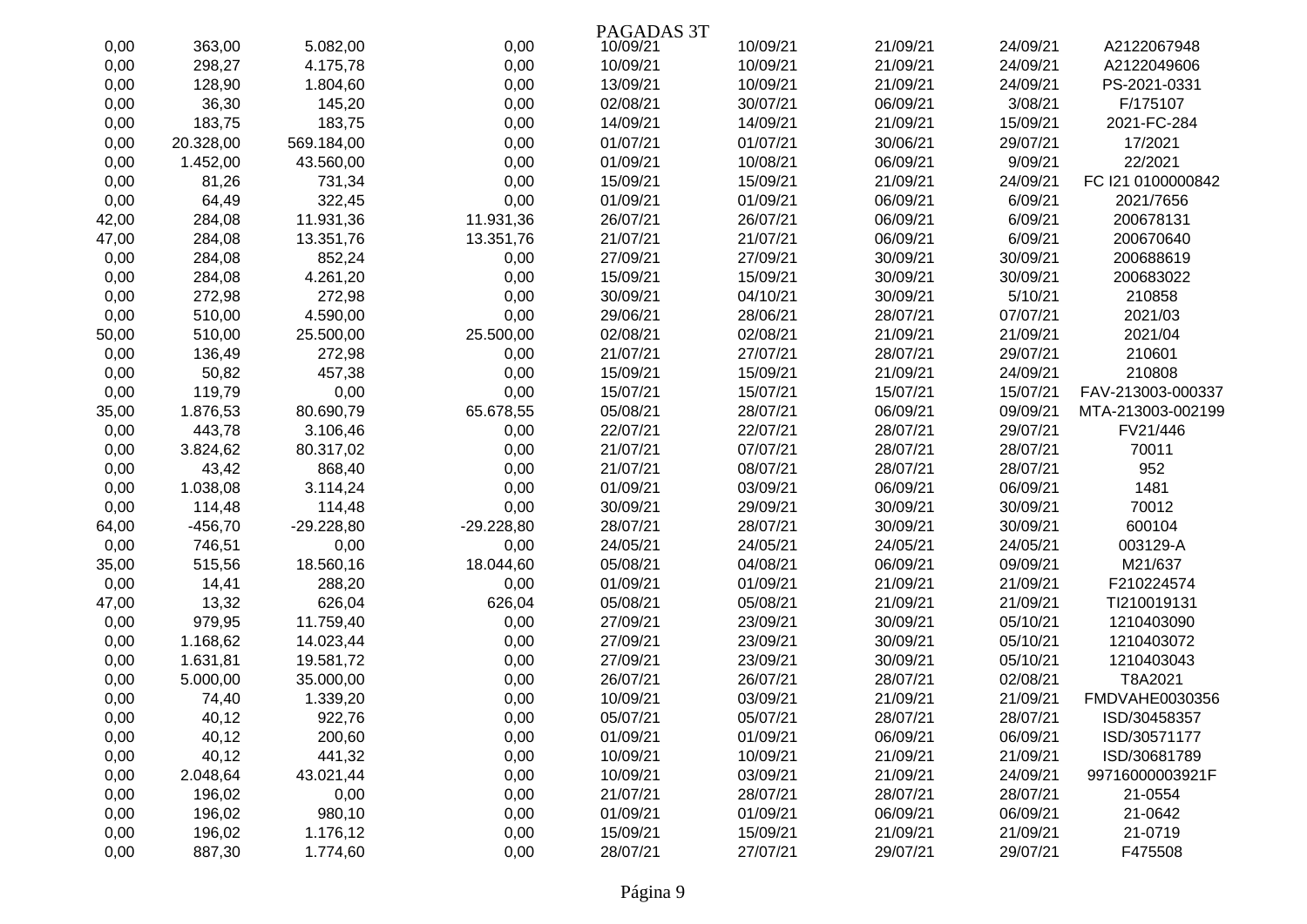| 907,00 | 125.234,39 | 3.281.158,83 | 1.303.573,88 |            |          |          |          |             |
|--------|------------|--------------|--------------|------------|----------|----------|----------|-------------|
| 0,00   | 5.769,89   | 121.167,69   | 0,00         | 10/09/21   | 03/09/21 | 21/09/21 | 24/09/21 | FV2021/0076 |
| 0,00   | 2.375.84   | 54.644,32    | 0,00         | 06/07/21   | 06/07/21 | 30/06/21 | 29/07/21 | FV2021/0041 |
| 0,00   | 180,89     | 8.682,72     | 0,00         | 01/09/21   | 07/08/21 | 06/09/21 | 24/09/21 | 151         |
| 0,00   | 1.542.75   | 43.197.00    | 0,00         | 01/09/21   | 12/08/21 | 06/09/21 | 09/09/21 | 160         |
| 0,00   | 290,40     | 8.131,20     | 0,00         | 01/09/21   | 12/08/21 | 06/09/21 | 09/09/21 | 155         |
| 0,00   | 89,34      | 625,38       | 0,00         | 10/09/21   | 14/09/21 | 21/09/21 | 21/09/21 | 21F001400   |
| 0,00   | 130,82     | 1.569,84     | 0,00         | 01/09/21   | 25/08/21 | 06/09/21 | 06/09/21 | 21F001207   |
| 0,00   | 568,70     | 5.118,30     | 0,00         | 15/09/21   | 15/09/21 | 21/09/21 | 24/09/21 | A48-21      |
| 0,00   | 568,70     | 5.687,00     | 0,00         | 01/09/21   | 30/08/21 | 06/09/21 | 09/09/21 | A45-21      |
| 0,00   | 568,70     | 1.137,40     | 0,00         | 28/07/21   | 27/07/21 | 29/07/21 | 29/07/21 | A41-21      |
| 0,00   | 1.922,88   | 34.611.84    | 0,00         | 10/09/21   | 03/09/21 | 21/09/21 | 21/09/21 | F485660     |
| 0,00   | 66,00      | 396,00       | 0,00         | 15/09/21   | 15/09/21 | 21/09/21 | 21/09/21 | F488120     |
| 0,00   | 59,15      | 414,05       | 0,00         | 01/09/21   | 30/08/21 | 06/09/21 | 06/09/21 | F483356     |
|        |            |              |              | PAGADAS 3T |          |          |          |             |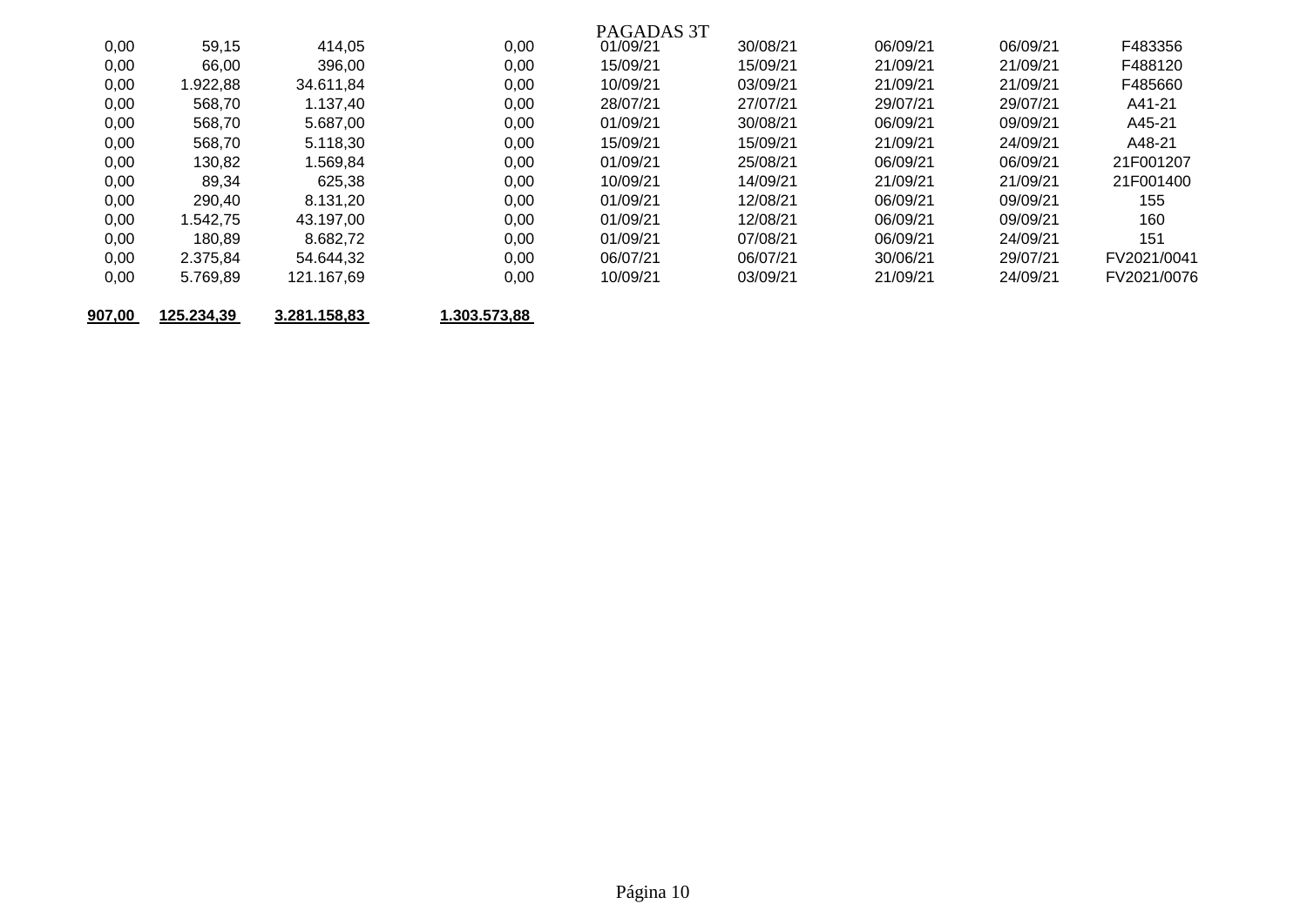| 2,00    | 3,00    | 3,00   |
|---------|---------|--------|
| $-8,00$ | 13,00   | 45,00  |
| $-4,00$ | $-1,00$ | 29,00  |
| $-2,00$ | 7,00    | 3,00   |
| 0,00    | 5,00    | 3,00   |
| 0,00    | 23,00   | 1,00   |
| 0,00    | 32,00   | 3,00   |
| 0,00    | 11,00   | 3,00   |
| $-1,00$ | 33,00   | 3,00   |
| 6,00    | 1,00    | 1,00   |
| 4,00    | 7,00    | 3,00   |
| $-6,00$ | 17,00   | 3,00   |
| $-1,00$ | 23,00   | 1,00   |
| 0,00    | 2,00    | 0,00   |
| 0,00    | 2,00    | 0,00   |
| 0,00    | 2,00    | 0,00   |
| 0,00    | 2,00    | 0,00   |
| 0,00    | 2,00    | 0,00   |
| 0,00    | 2,00    | 0,00   |
| 0,00    | 2,00    | 0,00   |
| 0,00    | 2,00    | 0,00   |
| $-3,00$ | 3,00    | 0,00   |
| $-3,00$ | 3,00    | 0,00   |
| $-3,00$ | 3,00    | 0,00   |
| $-3,00$ | 3,00    | 0,00   |
| 49,00   | 8,00    | 0,00   |
| 49,00   | 8,00    | 0,00   |
| $-7,00$ | 18,00   | 3,00   |
| 0,00    | 2,00    | 1,00   |
| $-4,00$ | 15,00   | 205,00 |
| $-5,00$ | $-7,00$ | 252,00 |
| $-1,00$ | 33,00   | 3,00   |
| 0,00    | 0,00    | 0,00   |
| $-7,00$ | 18,00   | 3,00   |
| $-7,00$ | 10,00   | 5,00   |
| 3,00    | 8,00    | 3,00   |
| 0,00    | 2,00    | 1,00   |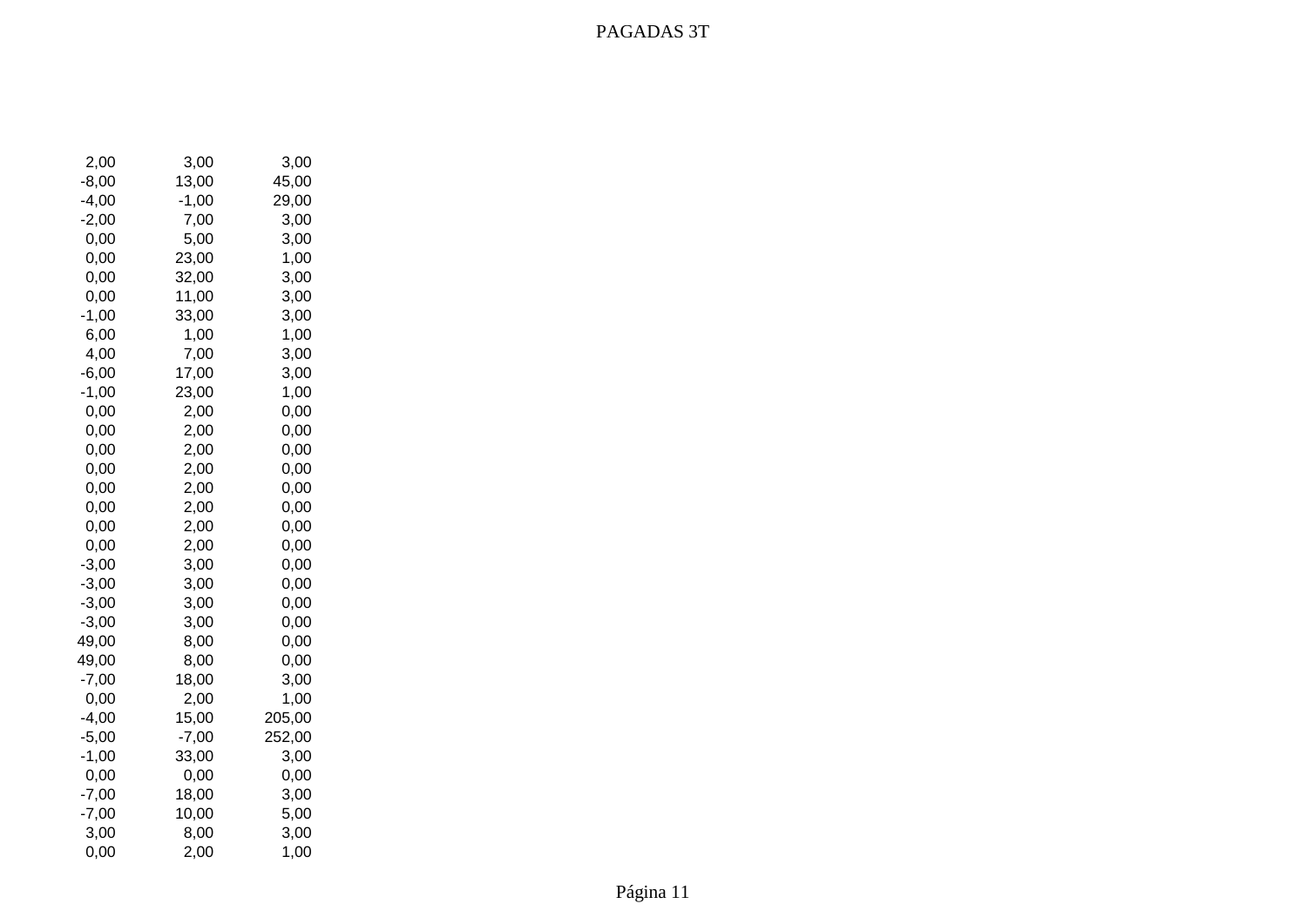| 2,00     | 3,00    | 3,00  |
|----------|---------|-------|
| 2,00     | 3,00    | 3,00  |
| 0,00     | 6,00    | 3,00  |
| 68,00    | 8,00    | 0,00  |
| $-1,00$  | 33,00   | 3,00  |
| $-1,00$  | 33,00   | 3,00  |
| 5,00     | 1,00    | 3,00  |
| 4,00     | 7,00    | 3,00  |
| 7,00     | -4,00   | 5,00  |
| 2,00     | 1,00    | 0,00  |
| 2,00     | 3,00    | 3,00  |
| 2,00     | 3,00    | 3,00  |
| 54,00    | 8,00    | 3,00  |
| 39,00    | 8,00    | 3,00  |
| 0,00     | 0,00    | 5,00  |
| $-1,00$  | 1,00    | 5,00  |
| 0,00     | 1,00    | 0,00  |
| 6,00     | 1,00    | 1,00  |
| 5,00     | 1,00    | 3,00  |
| 5,00     | 1,00    | 3,00  |
| 0,00     | 6,00    | 0,00  |
| 49,00    | 8,00    | 0,00  |
| 0,00     | 7,00    | 1,00  |
| 2,00     | 3,00    | 3,00  |
| 0,00     | 11,00   | 3,00  |
| 4,00     | 7,00    | 3,00  |
| $-7,00$  | 18,00   | 3,00  |
| $-7,00$  | 12,00   | 3,00  |
| $-3,00$  | 3,00    | 0,00  |
| 0,00     | 21,00   | 0,00  |
| $-7,00$  | 10,00   | 5,00  |
| 0,00     | $-7,00$ | 29,00 |
| $-21,00$ | 21,00   | 58,00 |
| $-1,00$  | 33,00   | 18,00 |
| 39,00    | 8,00    | 3,00  |
| $-7,00$  | 10,00   | 5,00  |
| 0,00     | 6,00    | 0,00  |
| 0,00     | 6,00    | 0,00  |
| 0,00     | 1,00    | 0,00  |
| 0,00     | 1,00    | 0,00  |
| 0,00     | 1,00    | 42,00 |
| 0,00     | 1,00    | 42,00 |
| 0,00     | 1,00    | 42,00 |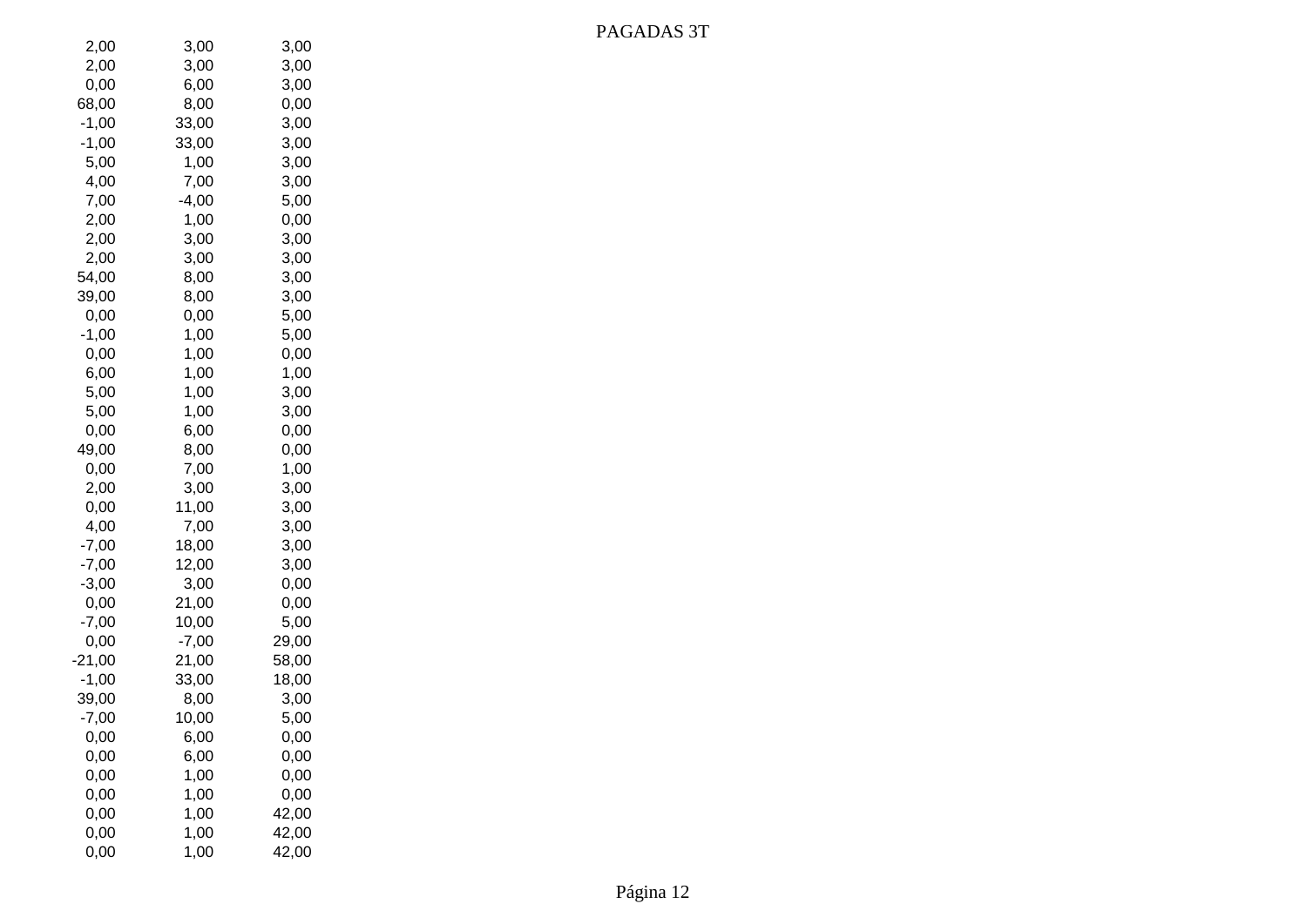| -21,00   | 0,00    | 29,00 |
|----------|---------|-------|
| $-21,00$ | 0,00    | 29,00 |
| 0,00     | 40,00   | 3,00  |
| 0,00     | 1,00    | 42,00 |
| 0,00     | 47,00   | 3,00  |
| 2,00     | 25,00   | 3,00  |
| $-7,00$  | 14,00   | 1,00  |
| $-2,00$  | 7,00    | 3,00  |
| $-4,00$  | 7,00    | 5,00  |
| $-3,00$  | 59,00   | 0,00  |
| $-1,00$  | $-5,00$ | 29,00 |
| $-14,00$ | 21,00   | 0,00  |
| $-14,00$ | 21,00   | 0,00  |
| $-3,00$  | 14,00   | 0,00  |
| 0,00     | 5,00    | 0,00  |
| $-3,00$  | 35,00   | 0,00  |
| $-7,00$  | 18,00   | 0,00  |
| $-7,00$  | 18,00   | 0,00  |
| $-25,00$ | 25,00   | 0,00  |
| -25,00   | 25,00   | 0,00  |
| $-1,00$  | 1,00    | 0,00  |
| $-86,00$ | 86,00   | 0,00  |
| $-1,00$  | 33,00   | 3,00  |
| -20,00   | 25,00   | 3,00  |
| $-20,00$ | 25,00   | 3,00  |
| $-3,00$  | 14,00   | 3,00  |
| $-1,00$  | 1,00    | 5,00  |
| $-1,00$  | 1,00    | 5,00  |
| $-1,00$  | 1,00    | 5,00  |
| 0,00     | 6,00    | 30,00 |
| 21,00    | 2,00    | 1,00  |
| 21,00    | 2,00    | 1,00  |
| 21,00    | 2,00    | 43,00 |
| 5,00     | 15,00   | 5,00  |
| 5,00     | 15,00   | 5,00  |
| 0,00     | 20,00   | 0,00  |
| 0,00     | 47,00   | 0,00  |
| 0,00     | 3,00    | 0,00  |
| 0,00     | 0,00    | 0,00  |
| $-1,00$  | $-5,00$ | 29,00 |
| 0,00     | 22,00   | 1,00  |
| 0,00     | 47,00   | 3,00  |
| $-4,00$  | 15,00   | 3,00  |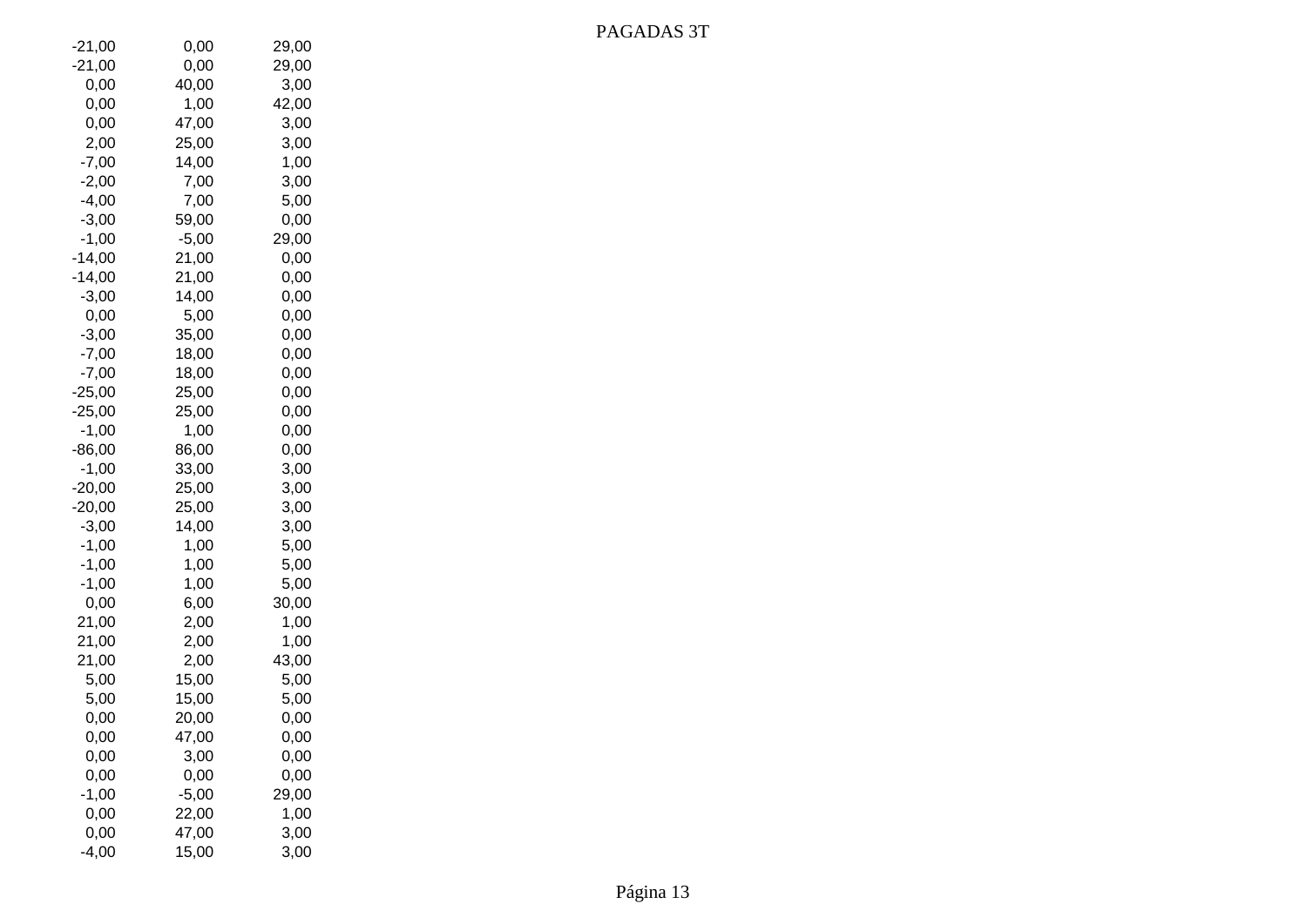| 0,00     | 11,00   | 3,00     |
|----------|---------|----------|
| 0,00     | 11,00   | 3,00     |
| $-3,00$  | 11,00   | 3,00     |
| $-3,00$  | 38,00   | $-34,00$ |
| 0,00     | 7,00    | $-6,00$  |
| 0,00     | $-1,00$ | 29,00    |
| -22,00   | 27,00   | 3,00     |
| 0,00     | 6,00    | 3,00     |
| 0,00     | 5,00    | 0,00     |
| 0,00     | 42,00   | 0,00     |
| 0,00     | 47,00   | 0,00     |
| 0,00     | 3,00    | 0,00     |
| 0,00     | 15,00   | 0,00     |
| 4,00     | $-4,00$ | 5,00     |
| $-1,00$  | 30,00   | $-21,00$ |
| 0,00     | 50,00   | 0,00     |
| 6,00     | 1,00    | 1,00     |
| 0,00     | 6,00    | 3,00     |
| 0,00     | 0,00    | 0,00     |
| $-8,00$  | 40,00   | 3,00     |
| 0,00     | 6,00    | 1,00     |
| $-14,00$ | 21,00   | 0,00     |
| $-13,00$ | 20,00   | 0,00     |
| 2,00     | 3,00    | 0,00     |
| $-1,00$  | 1,00    | 0,00     |
| 0,00     | 64,00   | 0,00     |
| 0,00     | 0,00    | 0,00     |
| $-1,00$  | 33,00   | 3,00     |
| 0,00     | 20,00   | 0,00     |
| 0,00     | 47,00   | 0,00     |
| $-4,00$  | 7,00    | 5,00     |
| $-4,00$  | 7,00    | 5,00     |
| $-4,00$  | 7,00    | 5,00     |
| 0,00     | 2,00    | 5,00     |
| $-7,00$  | 18,00   | 0,00     |
| 0,00     | 23,00   | 0,00     |
| 0,00     | 5,00    | 0,00     |
| 0,00     | 11,00   | 0,00     |
| $-7,00$  | 18,00   | 3,00     |
| 7,00     | 0,00    | 0,00     |
| 0,00     | 5,00    | 0,00     |
| 0,00     | 6,00    | 0,00     |
| $-1,00$  | 2,00    | 0,00     |